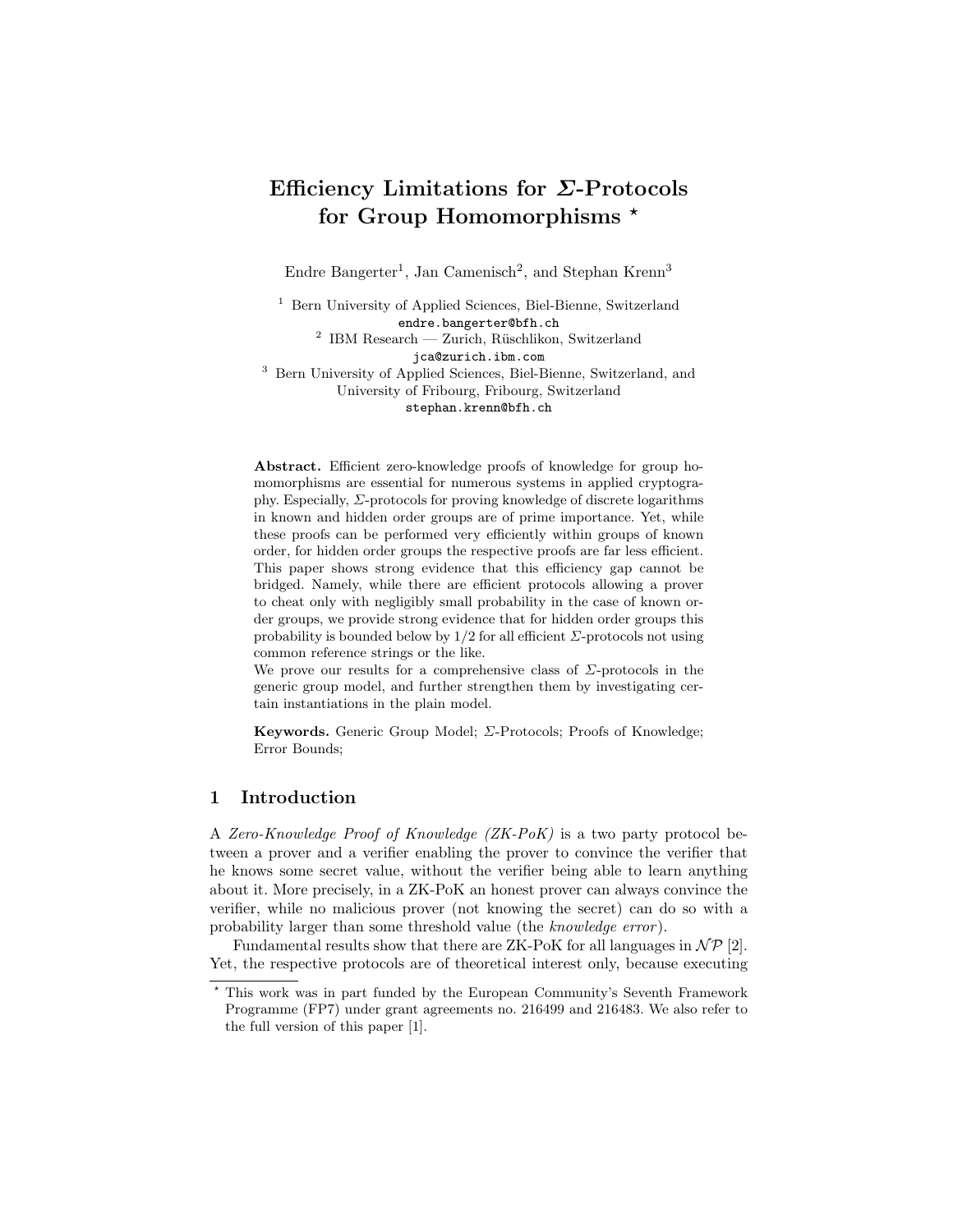them once is either computationally and communicationally too expensive for real world use, or enables the prover to cheat with a high probability. In the latter case, the protocols have to be repeated numerous times to reduce the knowledge error (remember that r repetitions of a ZK-PoK with knowledge error  $\kappa$  result in a protocol with knowledge error  $\kappa^r$ ), and thus they become inefficient again.

A (group) homomorphism is a mapping between two groups  $\mathcal G$  and  $\mathcal H$  satisfying  $\phi(a+b) = \phi(a) \cdot \phi(b)$  for all  $a, b \in \mathcal{G}$ . Proving knowledge of a preimage under a homomorphism (i.e., of w satisfying  $x = \phi(w)$ ) can often be done very efficiently by using the so-called  $\Sigma^{\phi}$ -protocol (i.e., the Schnorr [3] or Guillou/Quisquater [4] protocol generalized to arbitrary homomorphisms [5–7]). This protocol consists of three messages being exchanged: the prover chooses  $r$  at random from the domain of the homomorphism, and sends the *commitment*  $t := \phi(r)$  to the verifier. The verifier then chooses a random challenge c from a predefined challenge set C, and sends it to the prover, who computes its response  $s := r + c \cdot w$ . The verifier now accepts the proof, if and only if  $\phi(s) = x^c \cdot t$ . Standard techniques [8] allow one to transform this protocol into non-interactive versions or so called signatures of knowledge.

The  $\Sigma^{\phi}$ -protocol is a very efficient proof of knowledge for many proof goals existing in cryptography (e.g., knowledge of a discrete logarithm in a known order group, or of the plaintext encrypted in a Paillier ciphertext). The reason is that for the respective homomorphisms, a negligibly small knowledge error can be obtained in a *single run* of the  $\Sigma^{\phi}$ -protocol. Yet, the situation is different for the important class of exponentiation homomorphisms with hidden order co-domain (e.g.,  $\phi(\cdot): \mathbb{Z} \to \mathbb{Z}_n^*$ :  $a \mapsto g^a$ , where g is a generator of the quadratic residues modulo n). Such homomorphisms play an important role for many cryptographic applications, e.g., [9–16], including *Direct Anonymous Attestation (DAA)* [17], and the identity mixer (idemix) anonymous credential system [18]. In this case, the  $\Sigma^{\phi}$ -protocol is only known to be a PoK with knowledge error 1/2, and hence must be repeated sequentially to get a sufficiently small knowledge error (e.g., 80 sequential repetitions are required to obtain a knowledge error of  $1/2^{80}$ ). The resulting computational and communicational costs are much too high for many practical applications.

A number of authors have tried to overcome the above problem by proposing alternative protocols for exponentiation homomorphisms with hidden order codomain [5, 19–23]. All these protocols build on a basic idea put forth by Fujisaki and Okamoto [22], and we thus call them FO-based henceforth. Unfortunately, none of these FO-based protocols is fully satisfactory, neither from a practical nor from a theoretical point of view:

- One run of any FO-based protocol is much more expensive than running the  $\Sigma^{\phi}$ -protocol once. Moreover, if only standard complexity assumptions (i.e. the Strong RSA Assumption [22]) are made, a recent analysis has revealed that in many cases FO-based protocols are even more expensive than the sequential repetition of the  $\Sigma^{\phi}$ -protocol with knowledge error 1/2 [20].
- The FO-based protocols in [5, 19–22] make use of a common reference string, which is either issued by a trusted third party or generated in an expensive in-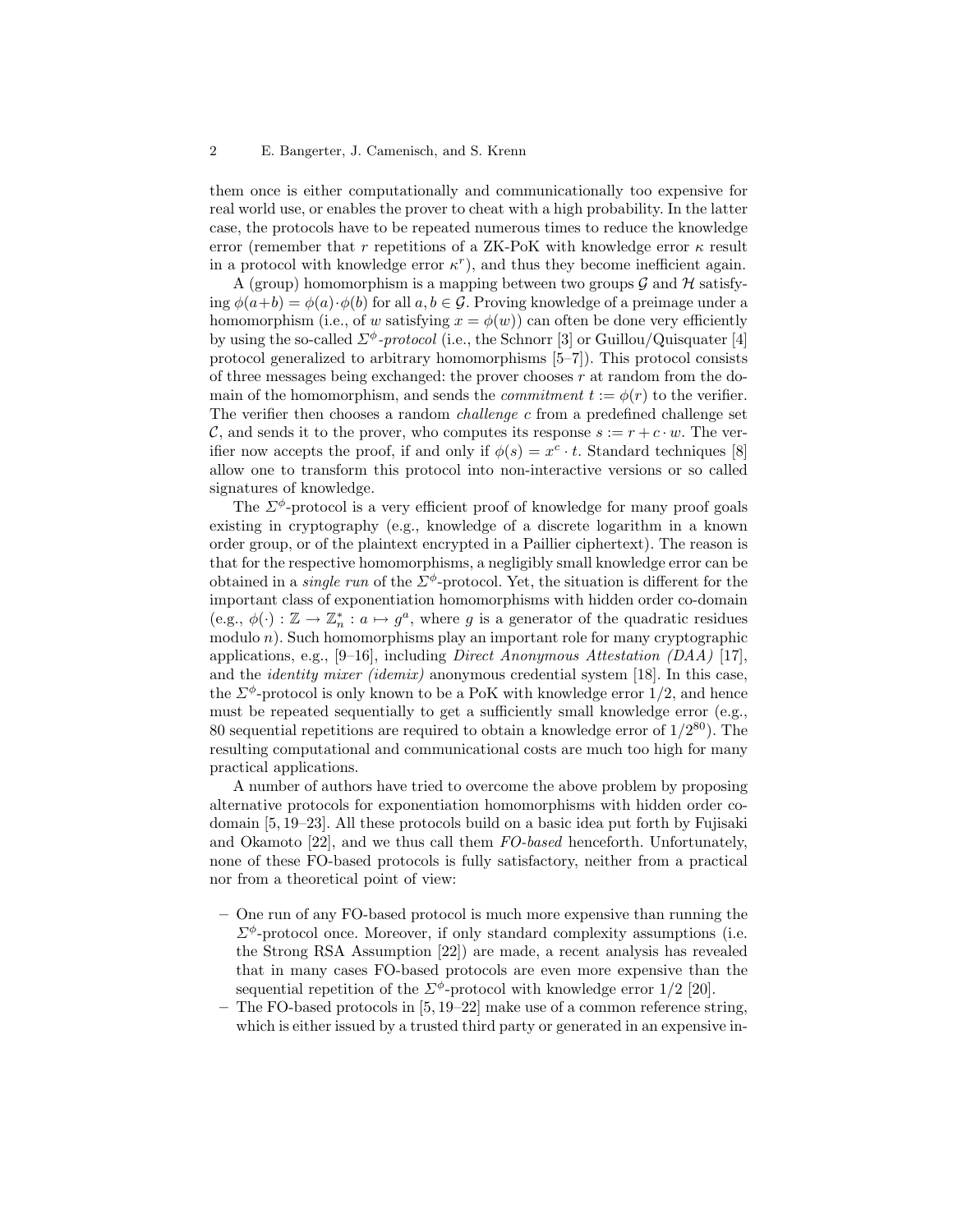teractive setup phase. Yet, the presence of common reference strings reduces the modularity, and thus increases the complexity of the security analysis of larger applications (as discussed, e.g., in [23–25]). The security proofs for the protocols in [5, 19] additionally assume the existence of ideal hash functions, and thus only hold true in the random oracle model<sup>4</sup>.

Because of these disadvantages, the natural question arises whether it is necessary to use FO-based protocols at all? After all, the possibilities of  $\Sigma$ -protocols have not yet been explored thoroughly, and it could be possible that a novel, cleverly designed  $\Sigma$ -protocol or even the existing  $\Sigma^{\phi}$ -protocol could be used to overcome the current efficiency limitations. (We note that the latter could be quite possible, if one could find a new knowledge extractor working for the  $\Sigma^{\phi}$ protocol with a suitably chosen challenge set that allows one to obtain a small knowledge error in a single execution of the protocol.).

Contribution and Results. In this paper we are aiming at answering this question. We provide ample evidence suggesting that the known minimal knowledge error of the  $\Sigma^{\phi}$ -protocol cannot be underrun, neither by a better knowledge extractor for the  $\Sigma^{\phi}$ -protocol nor by any other  $\Sigma$ -protocol. In particular, our results indicate that using  $\Sigma$ -protocols the knowledge error of  $1/2$  cannot be decreased for exponentiation homomorphisms with hidden order co-domain.

More precisely, we first consider PoK based on  $\Sigma$ -protocols in the generic group model. That is,  $\Sigma$ -protocols where prover, verifier, and knowledge extractor are generic algorithms that can only access the homomorphism and its domain and co-domain through an oracle. We then show that there are lower bounds on the knowledge error for (almost) arbitrary  $\Sigma$ -protocols. These lower bounds on the knowledge error in turn imply efficiency limitations for most possible protocol instances. Roughly, these follow by the fact that a PoK with a large knowledge error needs to be repeated sequentially to reduce the knowledge error, which results in a high computational and communicational overhead. Within the generic group model our efficiency analysis shows that the existing  $\Sigma^{\phi}$ -protocol is *optimal* and there cannot be another, more efficient  $\Sigma$ -protocol.

We further complement our results by proving lower bounds on the knowledge error of the  $\Sigma^{\phi}$ -protocol in the plain model. First, for homomorphisms of the form  $w \mapsto w^e$  in RSA groups we show that  $1/d$  is a lower bound on the knowledge error, where  $d$  is the smallest divisor of  $e$ . Then, we show that for exponentiation homomorphisms with hidden order co-domain, 1/2 is a lower bound on the knowledge error for all knowledge extractors structurally related to the only one currently known. These results are in accord with those in the generic model and again suggest that the knowledge error that is currently known to be achievable and the associated efficiency limitations cannot be underrun.

Finally, we note that our results do not rule out entirely the possibility to obtain efficient PoK using  $\Sigma$ -protocols. On the one hand, we describe a large number of cases (i.e., instances of  $\Sigma$ -protocols) where this is indeed impossible,

<sup>4</sup> For completeness, we note that while the protocol in [23] yields ZK-PoK in the plain model, it is by far too inefficient for practical usage.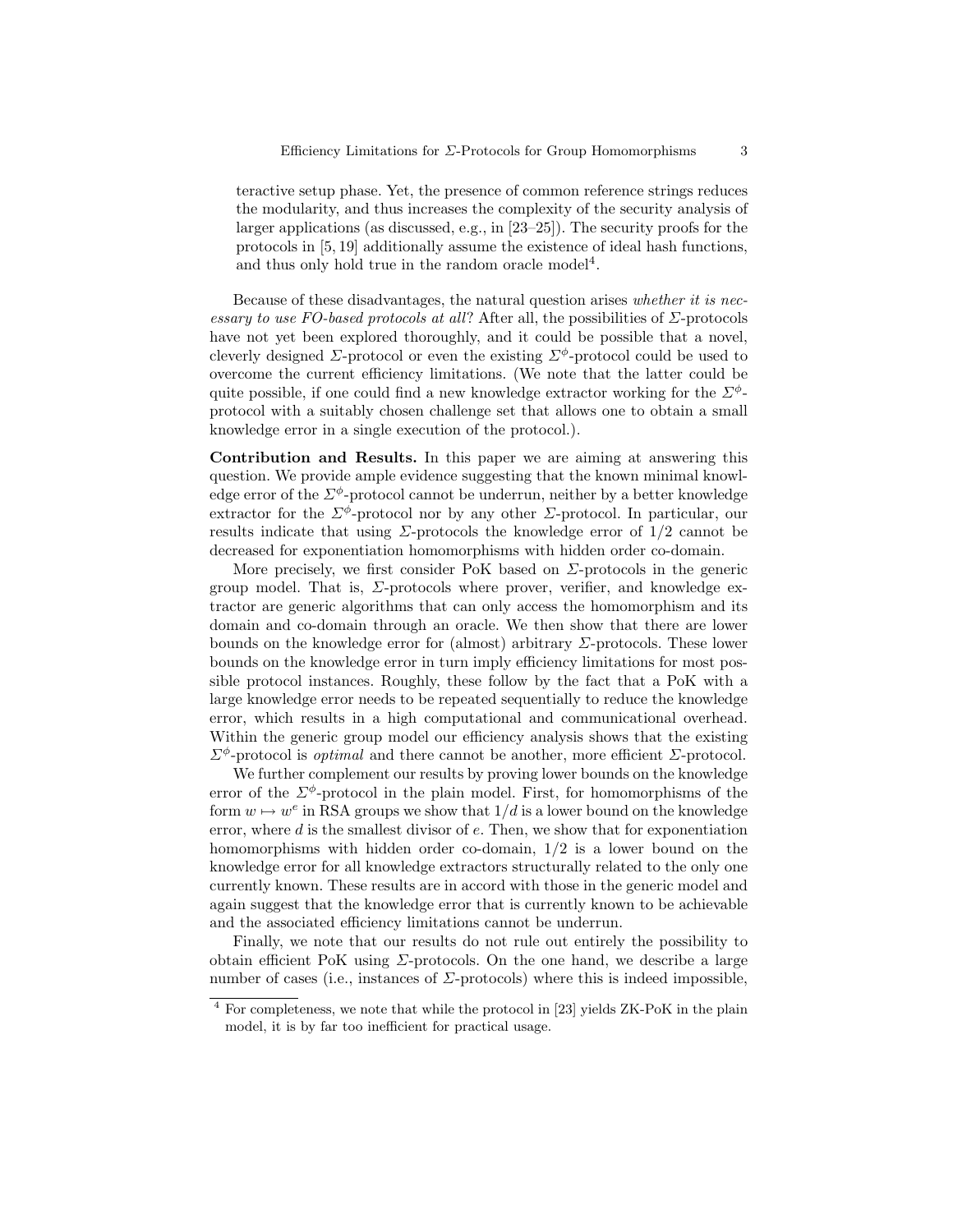indicating that there are inherent efficiency limitations for  $\Sigma$ -protocols. On the other hand, the cases that are not covered by our results also seem to be valuable, since they provide cues for protocol designers on how it could be possible to conceive novel  $\Sigma$ -protocols that overcome current efficiency limitations.

Related Work. Given the abundant usage of  $\Sigma$ -protocols, very little work on their theoretical foundations has been done. Shoup [26] shows that the knowledge error of 1/2 for homomorphisms of the form  $\phi(w) = w^{2^t}$  in RSA groups cannot be improved. One of our results in the plain model extends this to arbitrary exponents. Further, parts of our results are based on unpublished results of one of the authors [5]. Apart from this we are not aware of any other work on efficiency limitations of  $\Sigma$ -protocols. Yet, technically we make use of generic group proof techniques devised by Shoup [26] as well as the extension of these techniques to groups of hidden order by Damgård/Koprowski [27].

The generic group model goes back to Nechaev and Shoup [28, 29]. It has been extensively used since then to provide evidence for the security of various cryptographic systems, e.g., [27–38]. The model is often criticized, because of the risk of lulling a user in a false sense of security. Indeed, there are cases where information only available in the plain model (i.e., obtained from encoding specific properties of the group) can be used to break a system which was proved secure in the generic model [39, 40]. Yet, the implications of these observations are different for all the systems cited above than for our results. All the proofs in the former case are used to give evidence for the security of a cryptographic system. Thus, if any of them does not hold true in the plain model, the security of the according system can be flawed, resulting in dire consequences for all applications using the respective scheme. In contrast to this, we use the generic group model in a more conservative way. Namely, we show efficiency limitations on the efficiency of a cryptographic primitive. Thus, if our results do not hold true in the plain model this means that the efficiency of the scheme can be increased, but the security of the scheme is not affected by any means.

We finally remark that our results do not conflict with those in [41]. The authors there show how to build efficient  $\Sigma$ -protocols for certain exponentiation homomorphisms with hidden order co-domain. Yet, their approach is not generic, but rather uses certain properties of the homomorphism at hand. Further, only very few proofs of practical interest can be performed with their technique.

Structure of this Document. In §2 we recap the basic definitions, and introduce the notion of lower bounds and the class of Σ-protocols for which our results hold true. In §3 we then formulate our main result in the generic group model. This result is strengthened in  $\S 4$ , where we give results in the plain model. We finally conclude and point out some open problems in §5.

# 2 Preliminaries

In §2.1 we give a short introduction to ZK-PoK and briefly discuss the  $\Sigma^{\phi}$ protocol in §2.2. Then, in §2.3 we introduce the notion of lower bounds on the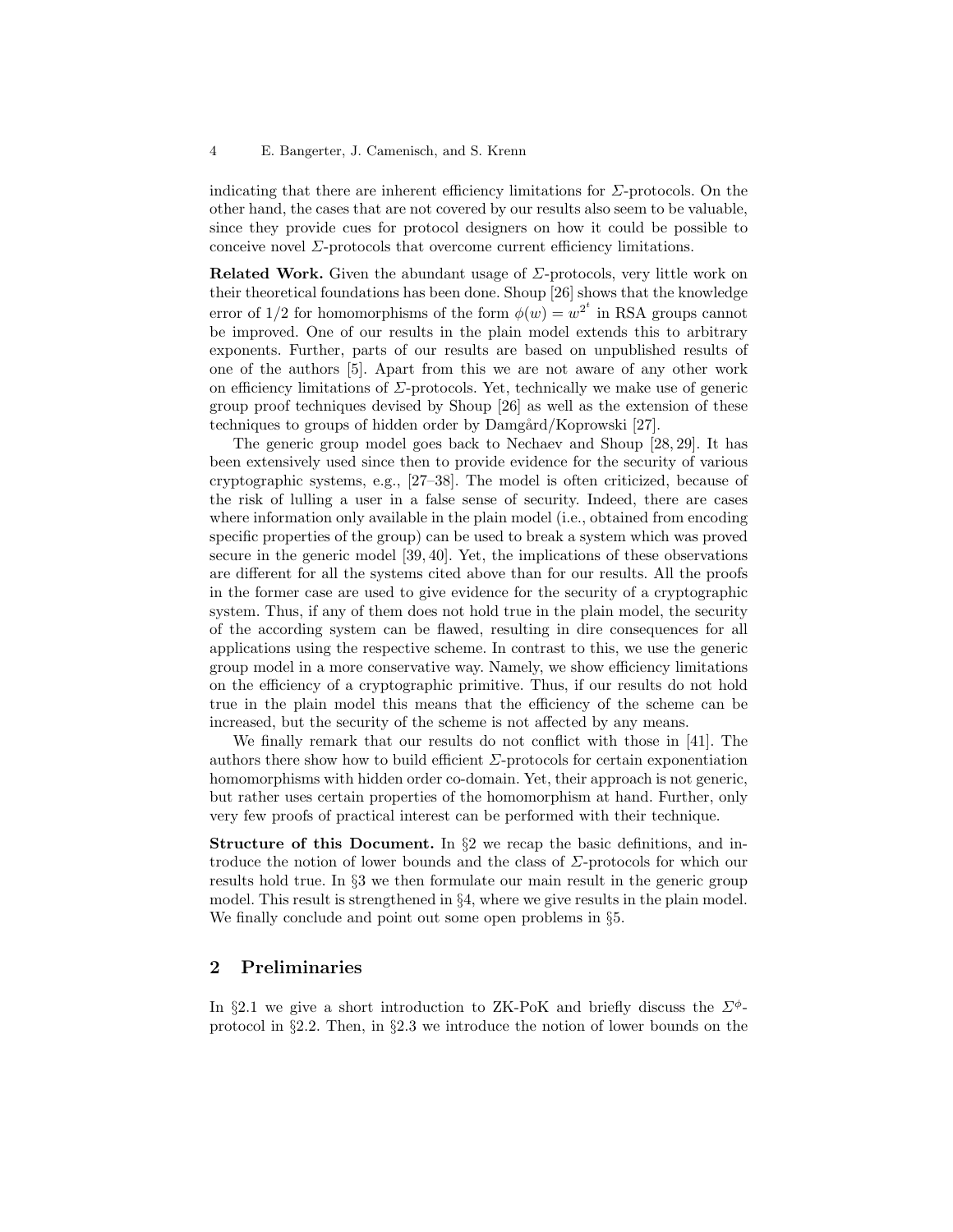knowledge error of a protocol. In §2.4 we recap the generic group model we are working in, and finally describe the class of protocols for which our results in the generic group model hold true in §2.5.

#### 2.1 Zero-Knowledge Proofs of Knowledge

After having defined ZK-PoK We recall the widely accepted definition of zeroknowledge proofs of knowledge (ZK-PoK) [42, 43]. We by  $(P(w), V)(x)$  denote a two party protocol between a prover  $P$  and a verifier  $V$  with common input x and private input  $w$  to  $P$ .

Definition 1 (Computational Proof of Knowledge [42, 43]). A computational proof of knowledge for a binary relation R with knowledge error  $\kappa(\cdot): \mathbb{N} \to$  $[0, 1]$  is a two party protocol  $(P(w), V)(x)$ , satisfying the following two conditions:

**Completeness:** The verifier always accepts the proof, if  $(x, w) \in \mathcal{R}$ .

**Soundness:** There exists a polynomial  $\text{poly}(\cdot)$ , and a probabilistic algorithm M (the knowledge extractor) with input  $x$  and rewindable black-box access to the prover, such that the following holds true. For every probabilistic polynomialtime (PPT) prover  $P^*$  that can make V accept the proof with probability  $\varepsilon(x) > \kappa(x)$ , M outputs w' satisfying  $(x, w') \in R$  in expected time at most

$$
t^+(\varepsilon,\kappa,x) := \frac{\text{poly}(\|x\|)}{\varepsilon(x) - \kappa(\|x\|)},
$$

where access to  $P^*$  counts as one step only.

The computational aspect of this definition, i.e., the restriction of  $P^*$  to be a PPT algorithm, is of importance for our results, as it (almost) allows us to stay in the standard complexity class of PPT algorithms. This issue will also be discussed in §2.3.

A proof of knowledge (PoK) is called honest verifier zero knowledge (HVZK), if no verifier following the protocol is able to gain any information about the secret value w except that it satisfies the stated relation. For a formal description we refer to [43]. There are well known techniques to transform HVZK protocols into protocols which are zero-knowledge also against maliciously behaving verifiers [8].

# 2.2 The  $\Sigma^{\phi}$ -Protocol in Hidden-Order Groups

Most practical applications using  $ZK-PoK$  make use of the  $\Sigma^{\phi}$ -protocol explained in §1. This allows one to prove knowledge of a preimage  $w$  of a public value  $x$ under some group homomorphism  $\phi(\cdot) : \mathcal{G} \to \mathcal{H}$ . If  $\phi(\cdot)$  is an exponentiation homomorphism with hidden order co-domain, e.g.,  $\phi(\cdot) : \mathbb{Z} \to \mathbb{Z}_n^* : a \mapsto g^a$  for some RSA modulus  $n$ , the domain of the homomorphism is infinite. To circumvent the problem of drawing random values from an infinite set in P's first step, the random choice  $r \in_R \mathcal{G} = \mathbb{Z}$  is substituted by  $r \in_R \mathcal{G}' = \{-\Delta w, \ldots, \Delta w\}$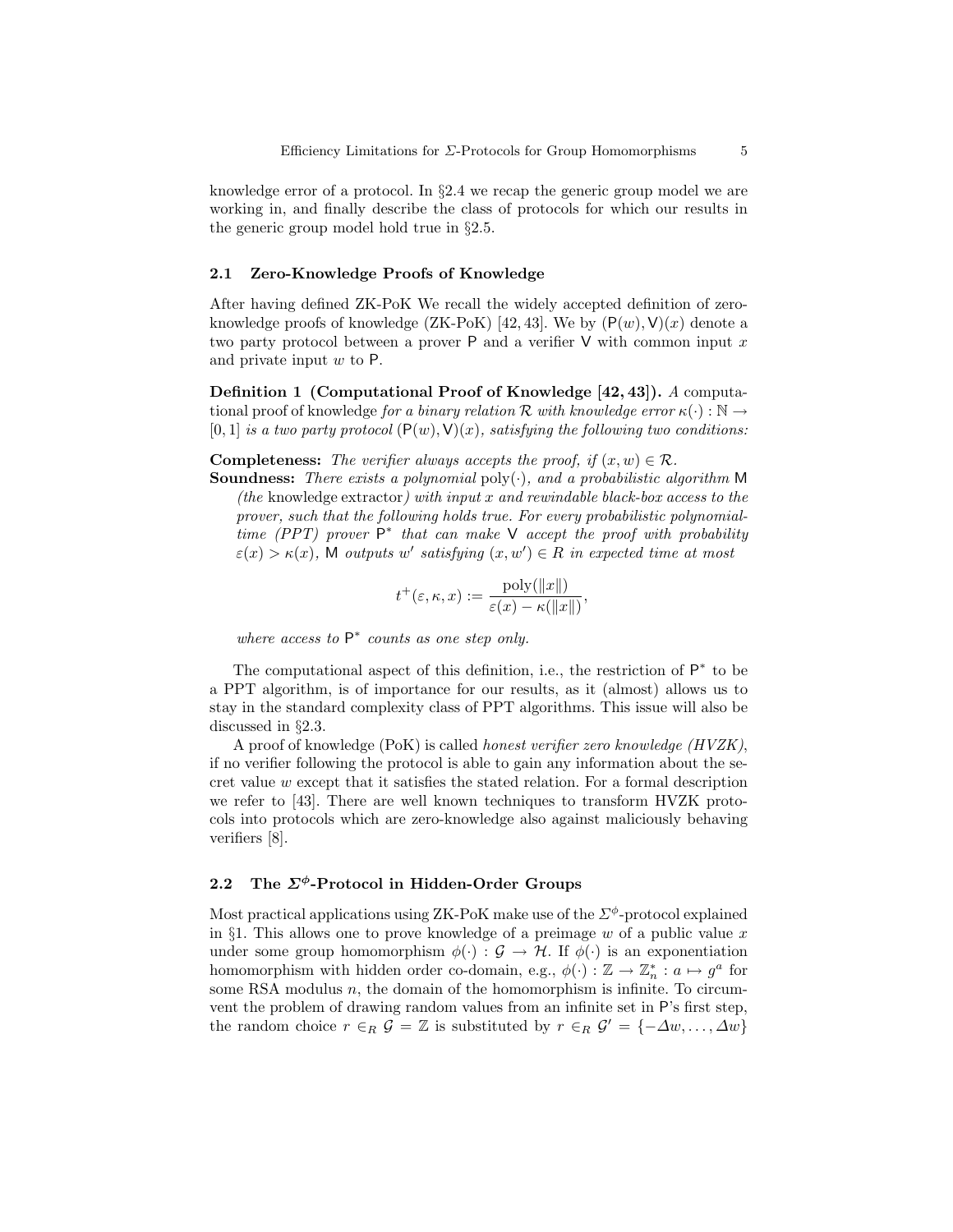with  $(\Delta w - \text{ord } \mathcal{G})/\text{ord } \mathcal{G}$  being negligibly small. The rest of the protocol remains unchanged. This approach can be generalized also to the case  $\mathcal{G} = \mathbb{Z}^u$  for some integer u. For more details see, e.g., [5, 23].

It is well known that the  $\Sigma^{\phi}$ -protocol is a PoK with knowledge error  $1/2$ for exponentiation homomorphisms with hidden order co-domain. For homomorphisms with a co-domain of known order  $v$ , and power homomorphisms  $(w_1, w_2) \mapsto \psi(w_1) \cdot w_2^e$ , the protocol is known to have a knowledge error of  $1/d$ , where d is the smallest prime dividing  $v$  in the former, respectively  $e$  in the latter case [6].

#### 2.3 Lower Bounds of the Knowledge Error

Let us now introduce the notion of *lower bounds*, which is a key to our results stated in the following. Intuitively,  $\beta$  is a lower bound of the knowledge error of a protocol, if for this protocol it is not possible to achieve any knowledge error smaller than or equal to  $\beta$ :

**Definition 2 (Lower Bound).** A function  $\beta(\cdot) : \mathbb{N} \to [0,1]$  is called a lower bound on the knowledge error of the protocol  $(P, V)$  for a binary relation  $\mathcal{R}$ , if  $(P, V)$  is not a computational proof of knowledge for R for any  $\kappa'(\cdot): \mathbb{N} \to [0, 1]$ with  $\kappa'(\cdot) \leq \beta(\cdot)$ .

An alternative but equivalent characterization is that of  $\beta(\cdot)$  being a lower bound if and only if  $(P, V)$  is not a computational PoK with knowledge error  $\beta(\cdot)$  for the given relation.

All our results on lower bounds are proven by showing that the conditions of the following theorem are satisfied.

Theorem 3 (Sufficient Conditions for Lower Bounds). Let  $(P, V)$  be a two-party protocol, let R be a binary relation, and let  $\beta(\cdot) : \mathbb{N} \to [0,1]$  be a function. Then  $\beta(\cdot)$  is a lower bound on the knowledge error of  $(P, V)$  for R, if the following two conditions are satisfied:

- Uniformity: There are a polynomial poly( $\cdot$ ) and PPT algorithms  $P^*$  and D such that  $\varepsilon(x) - \beta(||x||) \geq 1/\text{poly}(||x||)$  holds for all sufficiently long x generated by D, where  $\varepsilon(x)$  is the probability that  $P^*$  makes  $\check{V}$  accept on common input  $\hat{r}$ .
- Hardness: For all expected PPT algorithms M having rewindable black-box access to  $P^*$ , the probability that M outputs a w' with  $(x, w') \in \mathcal{R}$  is negligible.

From the uniformity condition and Definition 1 it follows that any hypothetical knowledge extractor must be an expected PPT algorithm. This is important, as in our results we show that the hardness condition has to be satisfied by showing that otherwise the respective knowledge extractor could be used to break a cryptographic standard assumption, which is typically defined against PPT attackers. Still, we will have to adopt these assumptions in a natural way. As the standard definition of PoK allows the knowledge extractor to be an expected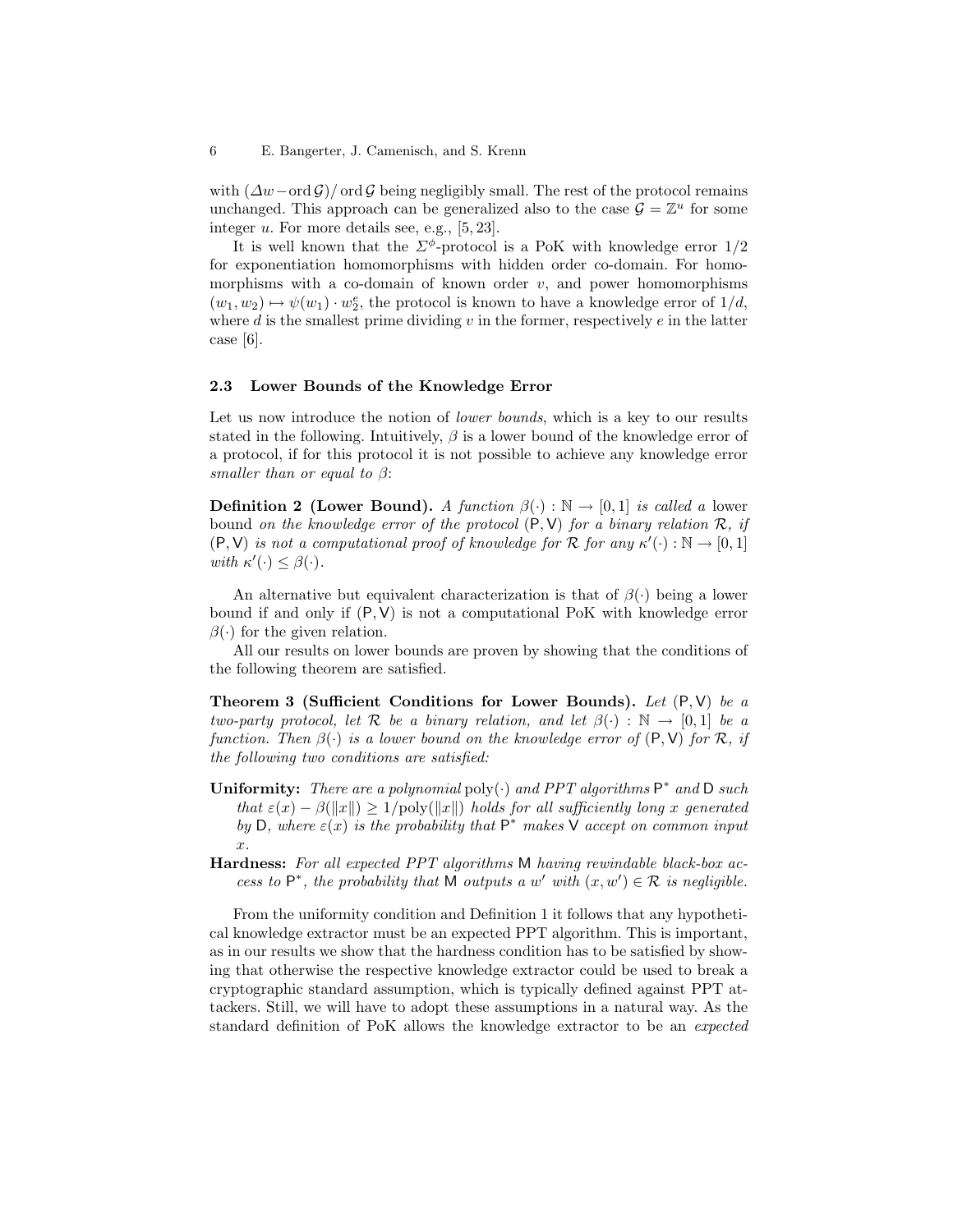time algorithm [42, 43], we have to generalize the class of attackers the cryptographic assumption holds against to expected PPT algorithms as well. Yet, we believe that this generalization is reasonable as by Markov's inequality we see that an expected PPT algorithm may only run super-polynomially long for a small fraction of its executions.

#### 2.4 The Generic Group Model and Groups of Hidden Order

Our main result holds in the generic group model, which we briefly recap next.

The *generic group model* is used to analyze the complexity of problems by considering algorithms in groups whose representation does not reveal any information to the algorithm. That is, such an algorithm must not exploit encoding dependent properties of the group, but is restricted to only use group operations. The hardness of a problem in the generic model is a necessary but not sufficient condition for a problem to be hard in the plain model [39, 40].

Various formalizations of this model have been proposed [28, 29, 35, 44]. They all have in common that an algorithm does not get the concrete group description, but only handles to group elements (e.g., via random encodings [29] or indices to elements [35]). Further, the algorithm gets access to an oracle. To evaluate a group operation, the algorithm inputs the handles of elements and the operation to perform to the oracle, which then returns the handle of the result. Similarly, a homomorphism  $\phi(\cdot) : \mathcal{G} \to \mathcal{H}$  has to be evaluated through an oracle.

We call an algorithm a *generic homomorphism algorithm* for  $\phi(\cdot) : \mathcal{G} \to \mathcal{H}$ , if, through an oracle  $\mathcal{O}^{\phi(\cdot)}$ , it might perform the following operations.

- $+$ : Evaluation of the group operation within  $\mathcal G$  or  $\mathcal H$ ,
- $-$ : inverting an element within  $\mathcal G$  or  $\mathcal H$ ,
- $\frac{?}{=}$ : testing the equality of two elements from the same group,
- $\epsilon_R$ : choosing a group element uniformly at random within G and H, and
- $\phi(\cdot)$ : evaluating the homomorphism on arbitrary elements  $a \in \mathcal{G}$ .

When proving our results, we show that any generic algorithm, acting as hypothetical knowledge extractor for a knowledge error smaller than the stated lower bounds, must fail with overwhelming probability. We therefore describe next which operations such an algorithm may perform.

Definition 4 (Generic Black-Box Algorithm). A generic black-box algorithm is a generic homomorphism algorithm for  $\phi(\cdot)$  with oracle  $\mathcal{O}^{\phi(\cdot)}$ , which additionally has rewindable black-box access to  $P^*$ . That is, it can (i) execute  $P^*$ , (ii) choose the random inputs of  $P^*$ , and (iii) repeatedly reset  $P^*$ . Resetting  $P^*$ does not reset  $\mathcal{O}^{\phi(\cdot)}$ .

We remark that the black-box property of such an algorithm is exactly the same as for a knowledge extractor according to Definition 1.

Groups of Hidden Order. In the following we will be interested in group homomorphisms with hidden order co-domain (resp., image). Intuitively this means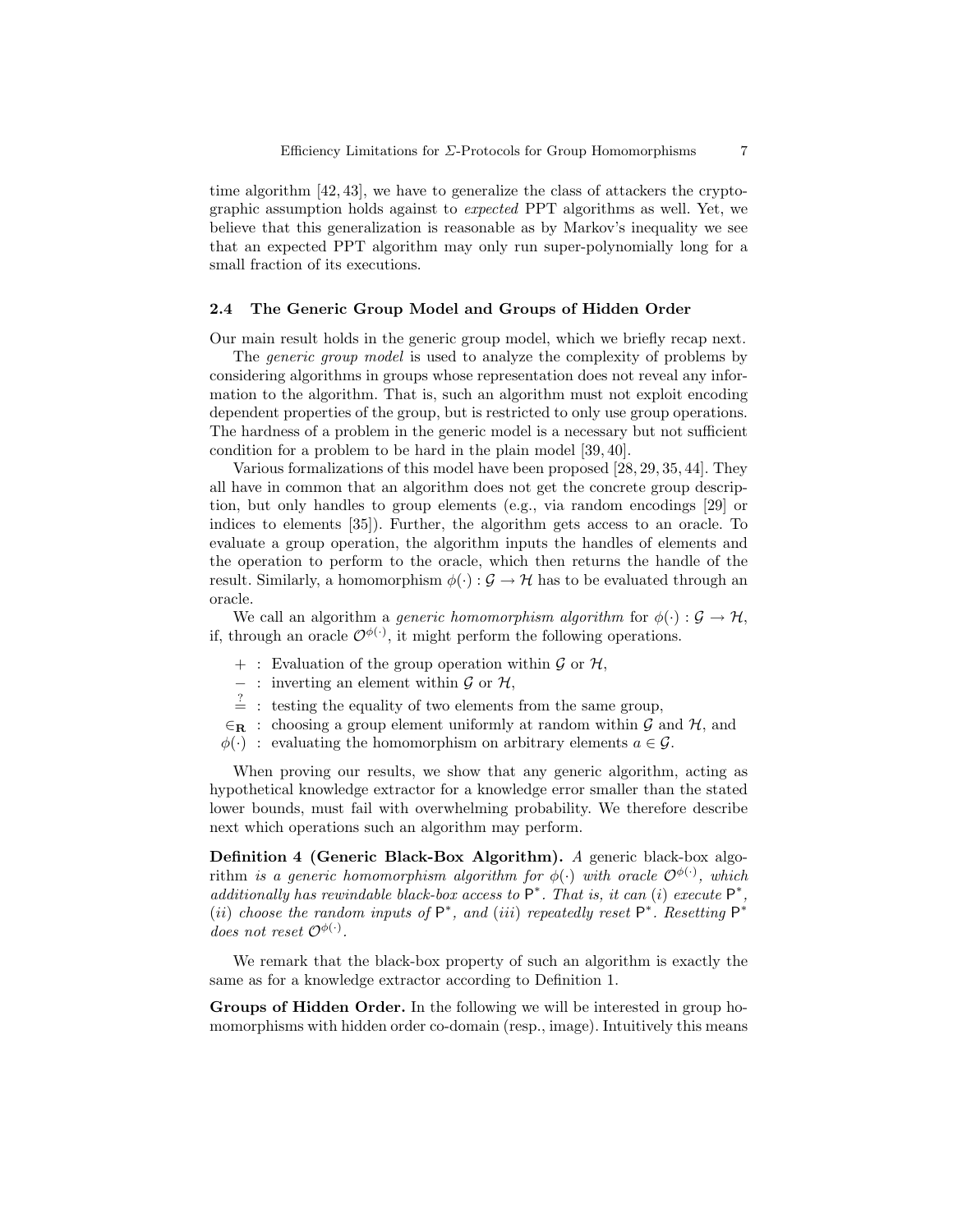8 E. Bangerter, J. Camenisch, and S. Krenn

that the order of the co-domain (image of  $\phi(\cdot)$ , denoted by Im  $\phi(\cdot)$ ) cannot be computed with non-negligible probability. More precisely, using the formalization of Damgård/Koprowski [27], we let  $\pi$  be the largest prime dividing the order of the co-domain (Im  $\phi(\cdot)$ ), and let  $\alpha(\pi)$  denote the maximal probability that  $\pi$ occurs when  $\phi(\cdot)$  is chosen randomly from a predefined finite set of homomorphisms. Then  $\phi(\cdot)$  is said to have a hidden order co-domain (image), if  $\alpha(\pi)$  is negligibly small.

#### 2.5 Generic Σ-Protocols

We call the class of protocols for which our results hold true generic  $\Sigma$ -protocols. Informally, this class consists of almost all HVZK  $\Sigma$ -protocols of the following form. The prover is allowed to compute and send arbitrary elements obtained from generic homomorphism algorithms in both moves. The verifier may send multiple randomly chosen challenges in its first move, and use an arbitrary generic algorithm to decide whether to accept or to reject the proof.

Definition 5 (Generic (Group) Σ-Protocols). Let  $a_{ij}, b_{ij}, d_i, e_i, f_i, g_i$  be integer coefficients, let  $\{(b_{11}, \ldots, b_{1l}), \ldots, (b_{n1}, \ldots, b_{nl})\}$  be linearly independent over the integers, and let  $\mathcal{C}_1, \ldots, \mathcal{C}_p \subseteq \mathbb{Z}$  be arbitrary finite sets. Let further Verify( $\cdot, \ldots, \cdot$ ) be a generic homomorphism algorithm, and let the verifier always accept for an honest prover. We then call an HVZK two party protocol a generic (group) Σ-protocol for a homomorphism  $\phi(\cdot): \mathcal{G} \to \mathcal{H}$ , if it has the form depicted in Fig. 1.



**Fig. 1.** Structure of a generic *Σ*-protocol for a homomorphism  $\phi : \mathcal{G} \to \mathcal{H}$ .

It can easily be seen that this class covers the existing  $\Sigma^{\phi}$ -protocol as well as the parallel execution of multiple instantiations thereof. Yet, a much broader set of protocols is covered by the class of generic  $\Sigma$ -protocols.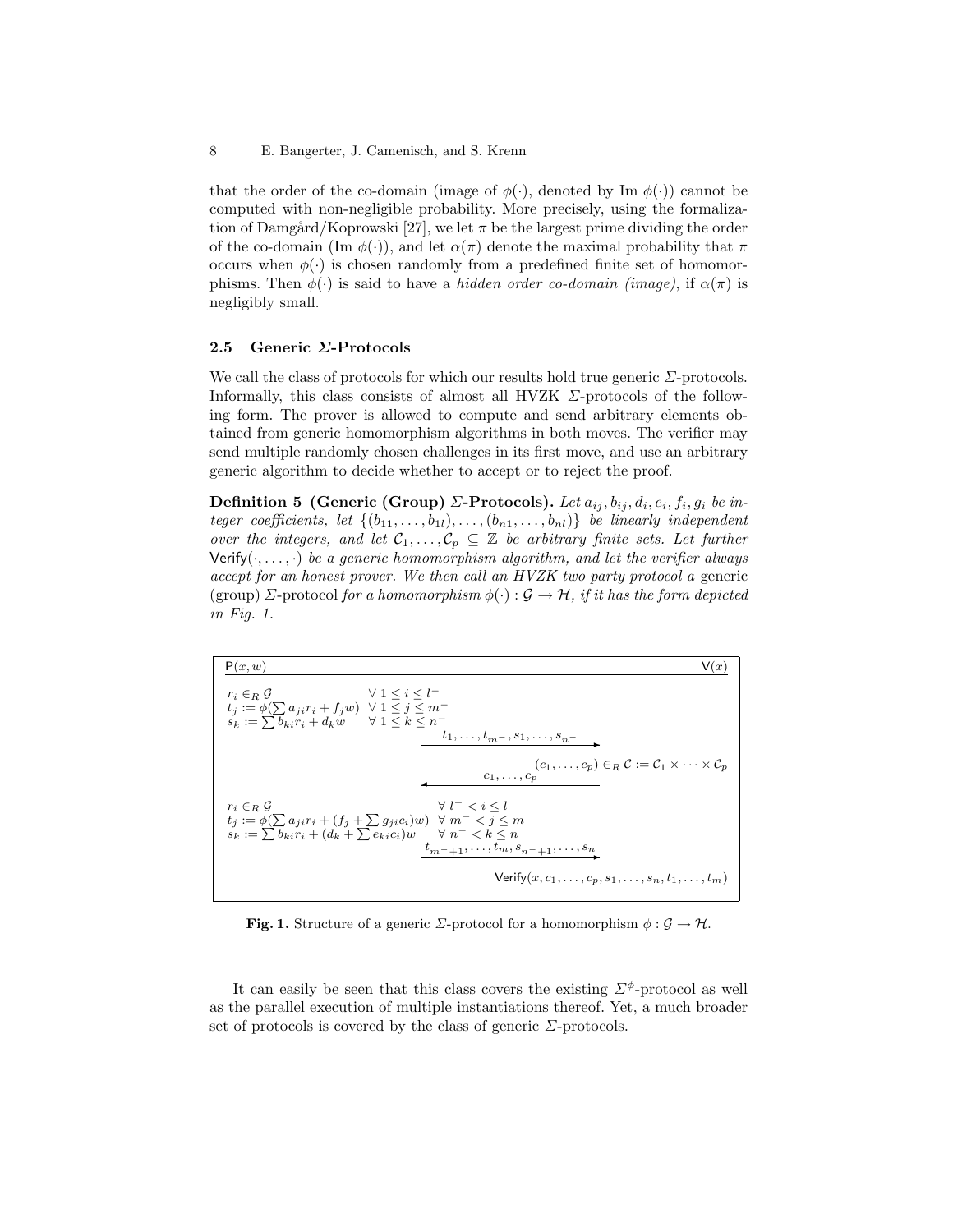We make two minor remarks on this definition. First, the required linear independence can often be inferred from the HVZK property. Namely, if the vectors were not linearly independent the verifier could compute a multiple of  $w$ , and using Shamir's trick  $[5]$  could thus often compute the secret. Second, the definition of generic homomorphism algorithms also allows to draw random choices in the co-domain of the homomorphism. The above definition allows to draw random choices in the image by drawing  $r \in_R \mathcal{G}$  and computing  $\phi(r)$ .

## 3 Efficiency Limitations in the Generic Group Model

In this section we describe lower bounds on the knowledge error for generic  $\Sigma$ protocols with generic black-box algorithms as knowledge extractors. From these lower bounds we infer efficiency limitations for  $ZK-PoK$  using  $\Sigma$ -protocols.

In the statement of our results we refer to the notion of expected PPT pseudo random functions. Such functions are defined just as pseudo random functions (cf., e.g., [43]), except for one minor modification. Namely, we require that no expected PPT algorithm can distinguish such a function from a truly random one (usually one considers only strict PPT distinguishers). See §2.3 for a brief discussion why we resort to expected PPT time assumptions.

We are now ready to formulate our main result in the generic group model.

Theorem 6 (Lower Bounds in the Generic Group Model). Let be given an arbitrary but fixed polynomial poly( $\cdot$ ), a homomorphism  $\phi(\cdot): \mathcal{G} \to \mathcal{H}$  with hidden order image<sup>5</sup>, and  $x \in H$ , for which knowledge of a preimage under  $\phi(\cdot)$  shall be proven. Consider a generic  $\Sigma$ -protocol as in Definition 5, and let q be the number of responses sent by the prover in its second step, i.e.,  $q :=$  $n-n^-+m-m^-$ . Assuming that expected PPT pseudo random functions exist, the knowledge error of this protocol in the generic group model is lower bounded by

$$
\frac{1}{2^{\min(p,q)}} - \frac{1}{\mathrm{poly}(\|x\|)}.
$$

Let us briefly discuss the relevance and implications of this result.

- Our results indicates that a knowledge error of  $1/2$  is an inherent limitation of the  $\Sigma^{\phi}$ -protocol for homomorphisms with hidden order co-domain, which especially cover exponentiation homomorphisms in RSA groups.
- The best known technique to decrease the knowledge error is to repeat the  $\Sigma^{\phi}$ -protocol, sequentially or in parallel. In either case, the number of elements sent by the prover and the verifier increases by the number of repetitions. Our results show that at least for the second and third move, i.e., the challenges sent by  $V$  and the responses sent by  $P$ , this growth cannot be avoided.

<sup>5</sup> Note that this is a stronger requirement than the requirement that the co-domain has hidden order. Yet, typically these two properties accompany each other.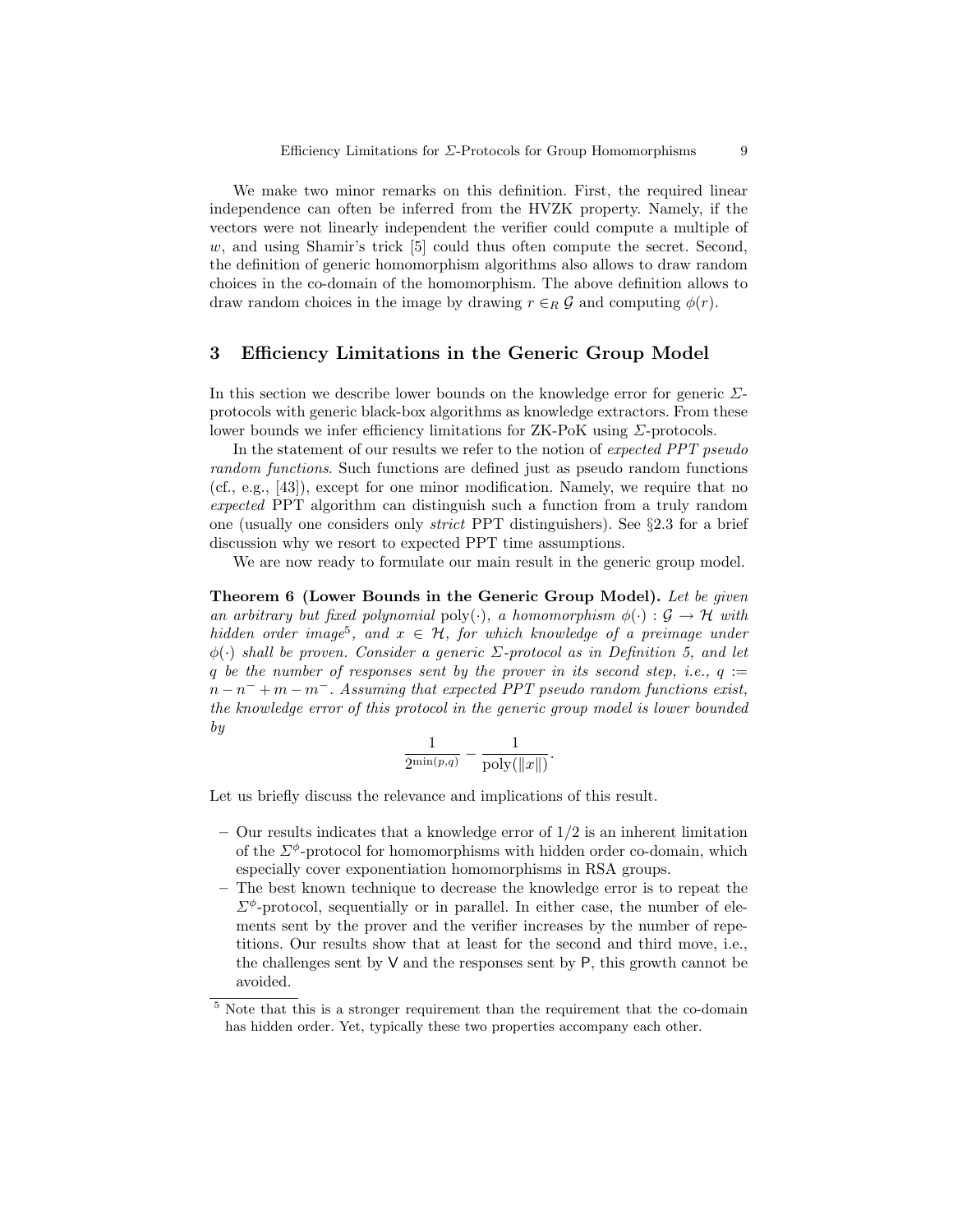Put differently, Theorem  $6$  shows that the number  $p$  of challenges, and the number q of responses are the key parameters determining the size of the knowledge error. This implies that the strategy of repeating the  $\Sigma^{\phi}$ -protocol parallely is optimal concerning the second and third move of the protocol.

– Finally, a protocol designer can deduce from Theorem 6 how an alternative for the  $\Sigma^{\phi}$ -protocol must not look like. Namely, it must either not be a generic  $\Sigma$ -protocol, or the protocol must have a non-generic knowledge extractor, which uses particulars of the homomorphism.

#### 3.1 Generalization to Other Classes of Homomorphisms

So far we have considered homomorphisms with hidden order co-domain. Yet, in practice this information is sometimes available and could potentially be used to decrease the lower bounds on the knowledge error.

More generally, we thus consider the class of special homomorphisms next. A homomorphisms  $\phi(\cdot) : \mathcal{G} \to \mathcal{H}$  is called special, if for every  $x \in \mathcal{H}$  a pair  $(u, v) \in \mathcal{G} \times \mathbb{Z} \setminus \{0\}$  satisfying  $\phi(u) = x^v$  can be computed efficiently. The pair  $(u, v)$  is called *pseudo-preimage* of x under  $\phi(\cdot)$ . Besides homomorphisms with known order co-domain, also power homomorphisms are known to be special.

We model this property by adding one more query to the oracle  $\mathcal{O}^{\phi(\cdot)}$ , i.e., we allow a generic homomorphism algorithm to request a pseudo-preimage under  $\phi(\cdot)$  for arbitrary elements from the co-domain of the homomorphism. We then obtain the following lemma:

#### Lemma 7 (Lower Bounds for Special Homomorphisms).

- (i) For power homomorphisms  $(w_1, w_2) \rightarrow \psi(w_1) \cdot w_2^e$  with hidden order co*domain, Theorem 6 can be generalized to a lower bound of*  $\frac{1}{d^{\min(p,q)}} - \frac{1}{\text{poly}(\Vert x \Vert)}$ , where d is the smallest prime dividing e.
- (ii) For arbitrary homomorphisms with a co-domain of known order  $v$ , Theorem 6 generalizes literally with a lower bound of  $\frac{1}{d^{\min(p,q)}} - \frac{1}{\text{poly}(\Vert x \Vert)}$ , where d is the smallest prime dividing  $v$ , if  $v$  has a super-polynomially large prime factor.

Note that no such generalization is suitable for exponentiation homomorphisms with hidden order co-domain, as they are not known to be special. Analogue observations as for Theorem 6 on the implications of this lemma hold. Especially, in the generic group model the known knowledge error of the  $\Sigma^{\phi}$ -protocol cannot be underrun for special homomorphisms.

Examples for homomorphisms of Case (i) are those used in the RSA, Paillier, and Damgård/Jurik encryption schemes  $[45-48]$ . The ZK-PoK for these homomorphisms was introduced by Guillou/Quisquater  $[4]$ . Case (ii) covers the homomorphisms underlying the ElGamal encryption scheme [49] and the ZK-PoK for it was proposed by Schnorr [3].

<sup>10</sup> E. Bangerter, J. Camenisch, and S. Krenn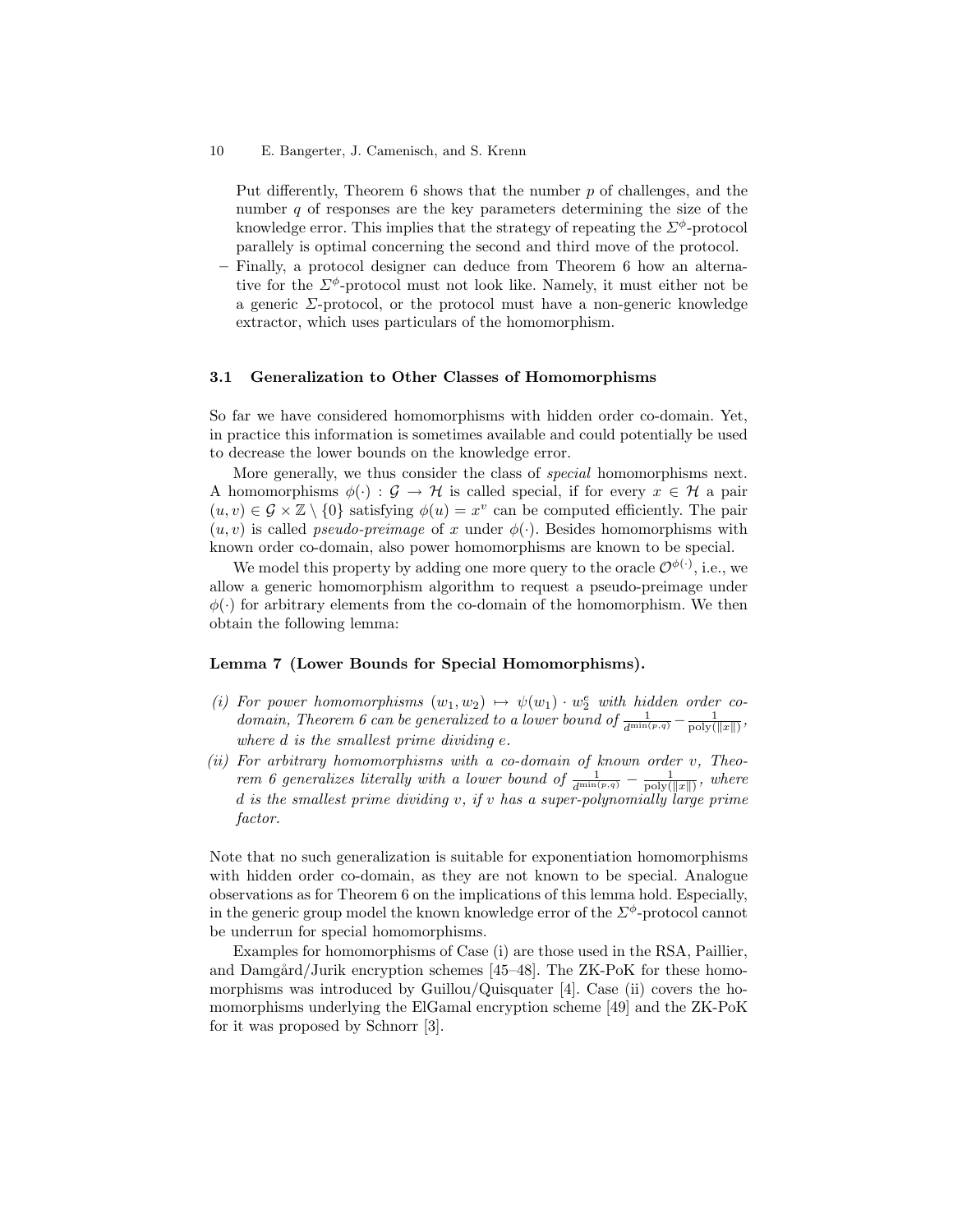#### 3.2 Proof of Theorem 6

The remainder of this section is now dedicated to proving the theorem. We therefore recap the following lemma introduced by Damgård/Koprowski.

Lemma 8 (Lemma 3 of [27]). Let  $E := a_1 X_1 + \cdots + a_u X_u \in \mathbb{Z}[X_1, \ldots, X_u]$ be a non-zero polynomial, and let  $z \geq |a_i|$  for all i. Let further  $\mathcal G$  be a group of hidden order, and  $x_1, \ldots, x_u \in_R \mathcal{G}$ . For any positive A, we then have

$$
Pr[a_1x_1 + \dots + a_ux_u = 0] \le \frac{1}{A} + (\log_2 z + A)\alpha(\pi).
$$

*Proof (of Theorem*  $6 - Sketch$ *)*. The proof is structured as follows. We describe a prover  $\mathsf{P}^*$  for which we show that it satisfies the conditions of Theorem 3. We will see that the uniformity condition holds true by definition. For the hardness condition we simulate the behavior of  $P^*$  in the additive subgroup of a suitable polynomial ring. We then estimate the success probability of this simulated game and the error made when making this simulation.

We start with describing a malicious prover  $P^*$ . This cheating prover essentially behaves like the honest prover, except that it does not answer all challenges but only certain ones. Depending on whether  $p \leq q$  or not, the set C' of answered challenges is defined as follows:

 $p \leq q$ : For  $i = 1, \ldots, p$ , let  $\bar{c}_i \in \{0, 1\}$  such that at least half of the elements of  $\mathcal{C}_i$  have the same parity as  $\bar{c}_i$ . Then  $\mathcal{C}' := \{ (c_1, \ldots, c_p) \in \mathcal{C} | c_i \equiv \bar{c}_i \mod 2 \}.$  $q < p$ : We define C' as a subset of C, which has a cardinality of at least  $\#\mathcal{C}/2^q$ , and all  $(c_1, \ldots, c_p)$ ,  $(c'_1, \ldots, c'_p) \in \mathcal{C}'$  satisfy the following q equations for all  $j = m^- + 1, \ldots, m$  and all  $k = n^- + 1, \ldots, n$ :

$$
\sum g_{ji}c_i \equiv \sum g_{ji}c'_i \mod 2 \text{ and } \sum e_{ki}c_i \equiv \sum e_{ki}c'_i \mod 2
$$

We next describe  $\mathsf{P}^*$ . We therefore make the random input  $\zeta = (\zeta_1, \ldots, \zeta_l)$ to the prover explicit, and let  $\rho(\cdot)$  be a pseudo random function.

- (i) It sets  $r'_i := \rho(\zeta_i)$  for  $i = 1, ..., l$ , and using these random elements, it behaves just as an honest prover.
- (ii) If  $c_i \in \mathcal{C}'$ ,  $\mathsf{P}^*$  behaves like an honest prover, using  $(r'_{l^-+1}, \ldots, r'_l)$  as random elements. Otherwise it halts.

The uniformity property of Theorem 3 is obviously satisfied, as the prover answers a fraction of at least  $1/2^{\min(p,q)}$  of all challenges, and makes the verifier accept (because the verifier would accept for an honest prover).

Let us now turn towards the hardness property. We say that a generic black-box algorithm succeeds, if after  $v$  steps it outputs the handle corresponding to a preimage of x under  $\phi(\cdot)$ . Now, instead of letting the knowledge extractor interact with  $P^*$  and the oracle  $\mathcal{O}^{p(\cdot)}$ , we play the following game. We substitute  $\mathcal G$  and  $\mathcal H$  by the following subgroups of the polynomial rings over the indeterminantes  $W, O_{ij}, R_{ij}, T_{ij}$ :

$$
\mathcal{G}' := \langle W, O_{11}, \ldots, O_{1l}, \ldots, O_{v1}, \ldots, O_{vl}, R_{11}, \ldots, R_{1m}, \ldots, R_{v1}, \ldots, R_{vm} \rangle
$$
  

$$
\mathcal{H}' := \langle \mathcal{G}', T_{11}, \ldots, T_{1n}, \ldots, T_{v1}, \ldots, T_{vn} \rangle.
$$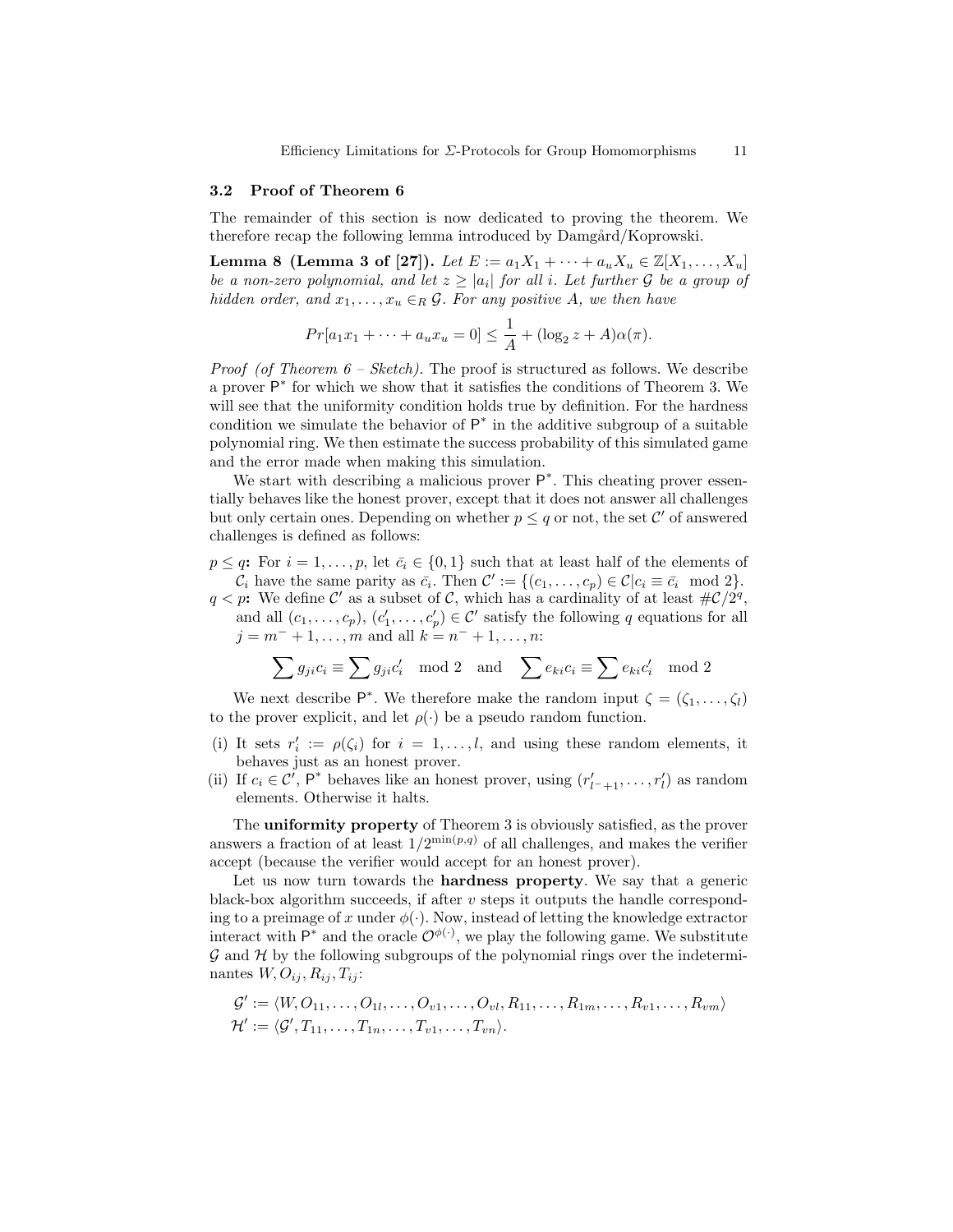#### 12 E. Bangerter, J. Camenisch, and S. Krenn

Accordingly, the oracle  $\mathcal{O}^{\prime\phi(\cdot)}$  now performs its computations within  $\mathcal{G}'$  and  $\mathcal{H}'$ .

The prover  $P^*$  is adopted as described next. It maintains a list  $L$ , which is initially empty, and sets  $u := 0$ . On random input  $\zeta$ , it performs the following steps:

(i) For each  $\zeta_i$ , it checks whether there is a pair  $(\zeta_{ji}, \overline{R}_{ji})$  with  $\zeta_i = \zeta_{ji}$  in L. If so, it sets  $\hat{R}_i := \overline{R}_{ji}$ . Otherwise, it increases u by 1 (but at most once in each run), sets  $\hat{R}_i := R_{ui}$ , and adds  $(\zeta_i, \hat{R}_i)$  to L. Then it sends

$$
\left( (\sum a_{ji} \cdot \hat{R}_i + f_j \cdot W)_{j=1}^{m^-}, (\sum b_{ki} \cdot \hat{R}_i + d_k \cdot W)_{k=1}^{n^-} \right)
$$

to V. Former are marked as elements of  $\mathcal{G}'$ , latter as elements of  $\mathcal{H}'$ .

(ii) If  $c_i \in \mathcal{C}'$ , P<sup>\*</sup> analogously computes its response according to the protocol. Otherwise, if  $c \notin \mathcal{C}'$ ,  $\mathsf{P}^*$  halts.

By **r** we denote an element from the set of from which the oracle and by the generator of the input to the protocol draw their random choices, i.e.,

$$
\mathbf{r} \in \left\{ (\phi(\cdot), x, w, \rho, o, t) \mid \phi(\cdot) : \mathcal{G} \to \mathcal{H} \text{ has hidden order co-domain}, \right.
$$

$$
x = \phi(w), \rho(\cdot) \text{ pseudo random}, o \in \mathcal{G}^{v \times l}, t \in \mathcal{H}^{v \times m} \right\}
$$

We then define the following two mappings. By  $\iota_{\mathcal{G}'}^{\mathbf{r}}(\cdot)$  we denote the evaluation homomorphism from  $\mathcal{G}'$  into  $\mathcal{G}$ . That is, by  $\iota_{\mathcal{G}'}^{\mathbf{r}}(\tilde{E})$  we denote the element in  $\mathcal{G}$ which results when all indeterminantes in  $E$  are substituted in the following way:

$$
W \mapsto w \quad O_{ij} \mapsto o_{ij} \quad R_{ij} \mapsto r'_{ij}.
$$

In absolute analogy we let  $\iota_{\mathcal{H}'}^{\mathbf{r}}(\cdot)$  be the evaluation homomorphism from  $\mathcal{H}'$  into  $H$ . That is, the substitution is given by:

$$
W \mapsto \phi(w) \quad O_{ij} \mapsto \phi(o_{ij}) \quad R_{ij} \mapsto \phi(r'_{ij}) \quad T_{ij} \mapsto t_{ij}.
$$

We observe that for all  $E \in \mathcal{G}'$  we have  $\phi(\iota_{\mathcal{G}'}^{\mathbf{r}}(E)) = \iota_{\mathcal{H}'}^{\mathbf{r}}(E)$ .

During its computation the generic black-box algorithm maintains a list of elements  $E_i \in \mathcal{G}'$  respectively  $F_i \in \mathcal{H}'$ . We say that the algorithm wins this modified game, if one of the following to cases occurs. In case  $(a)$ , the algorithm finds a preimage of x under  $\phi(\cdot)$ , while in case (b) there is a pair  $i \neq j$  satisfying the following. For a randomly chosen **r**, we either have  $E_i \neq E_j$  and  $\iota_{\mathcal{G}}^{\mathbf{r}}(E_i E_j$ ) = 0, or  $F_i \neq F_j$  and  $\iota^{\mathbf{r}}_{\mathcal{H}'}(F_i - F_j) = 0$ .

Observing that the behavior of this game and the actual interaction between the algorithm and the real oracle are indistinguishable as long as the above game is not won, we get that the success probability of the generic black-box algorithm is upper bounded by the probability that the algorithm wins the game [50].

**Case (a).** Finding a preimage means to compute  $E_i$  such that  $\phi(\iota_{\mathcal{G}}^{\mathbf{r}}(E_i)) = x$ . Using the observation that we always have  $\iota_{\mathcal{H}'}^{\mathbf{r}}(W) = x$  this means to find an  $E_i$ such that  $\iota^{\mathbf{r}}_{\mathcal{H}'}(E_i - X) = 0$ . By introspection of how the  $E_i$ 's are computed, and by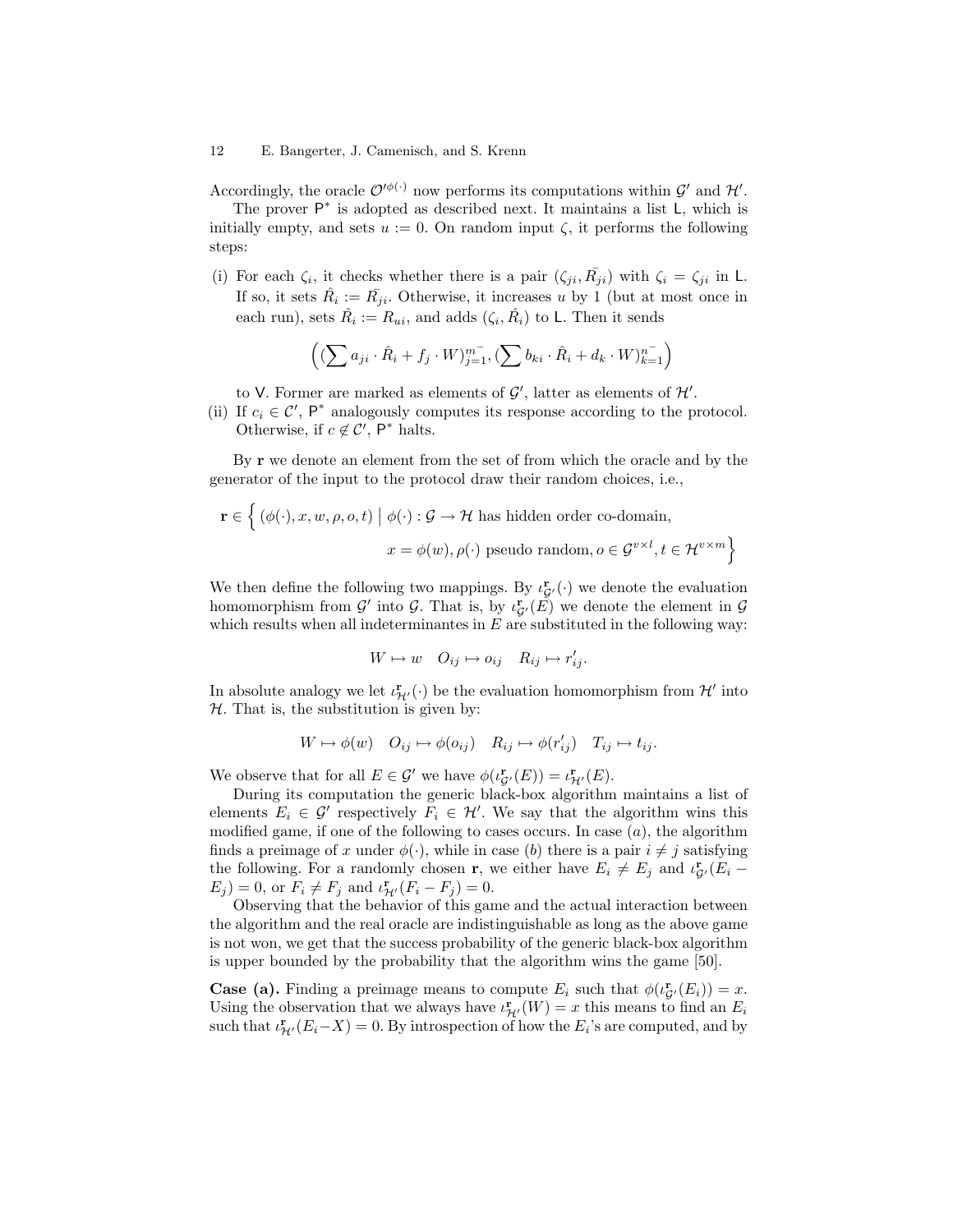using the linear independency of the vectors  $\{(b_{11}, \ldots, b_{1l}), \ldots, (b_{n1}, \ldots, b_{nl})\},\$ one can show that  $W \neq E_i$  for all i.

Let  $K := K(\mathcal{C}, a_{ji}, b_{ki}, g_{ji}, e_{ji}, f_j, d_k)$  be an integer such that K is larger than the absolute values of all coefficients occurring in the definition of the examined generic *Σ*-protocol. Using that  $E_i \neq W$  and Lemma 8, and noting that after v oracle queries for  $E_i$ 's and  $F_j$ 's each, all coefficients are smaller than  $2^v \cdot K$ , we get

$$
Pr[(a)] \le \frac{1}{A} + (v + \log_2 K + A)\alpha(\pi) \quad \text{for all} \quad A \in \mathbb{Z}.
$$

**Case (b).** Using K as before, and observing that there are at most v different  $E_i$ 's and  $F_j$ 's each, we get by a similar argument that the probability for (b) is bounded by

$$
Pr[(b)] \le v^2 \left(\frac{1}{A} + (v + \log_2 K + A)\alpha(\pi)\right) \quad \text{for all} \quad A \in \mathbb{Z}.
$$

We here assumed that  $\phi(\cdot)$  is surjective, and that  $\rho(\cdot)$  is a truly random function. The former can easily be seen to be just a technical issue to ease presentation, and the latter yields only a negligible error as  $\rho(\cdot)$  is pseudo random by definition.

Demonstration of Hardness Condition. The overall probability that the algorithm wins the game described above is hence limited by

$$
Pr[(a)] + Pr[(b)] \le (v^2 + 1) \left(\frac{1}{A} + (v + \log_2 K + A)\alpha(\pi)\right) \quad \text{for all} \quad A \in \mathbb{Z}.
$$

for a fixed choice of **r**. We now set the so far arbitrary value of A to  $A := \sqrt{1/\alpha(\pi)}$ such that both  $1/A$  and  $A \cdot \alpha(\pi)$  are negligible, and observe that K and  $\alpha(\pi)$  are independent from r. Using now that for the hardness condition to be satisfied we only need to consider generic black-box algorithms the expected number  $v$  of steps of which is polynomially bounded, and computing the expectation value over all choices of  $r$ , we get that the success probability of the generic black-box algorithm is negligible.  $\Box$ 

# 4 Lower Bounds for the  $\Sigma^{\phi}$ -Protocol in the Plain Model

As pointed out by Dent and Fischlin [39, 40], restrictions proven in the generic model do not necessarily hold true in the plain model as well. In this section we thus confirm our results obtained in the generic model by showing the existence of lower bounds in the plain model. That is, we provide evidence that for exponentiation homomorphisms with hidden order co-domain, and for power homomorphisms of the form  $\phi(\cdot): \mathcal{H} \to \mathcal{H}: w \mapsto w^e$ , no smaller knowledge error than in the generic model can be reached in the plain model. The results only hold for the  $\Sigma^{\phi}$ -protocol, and not for the entire class of generic  $\Sigma$ -protocols.

The following results are based on a generalization of the Root Assumption [47], which we call the Expected Root Assumption. We say that the Expected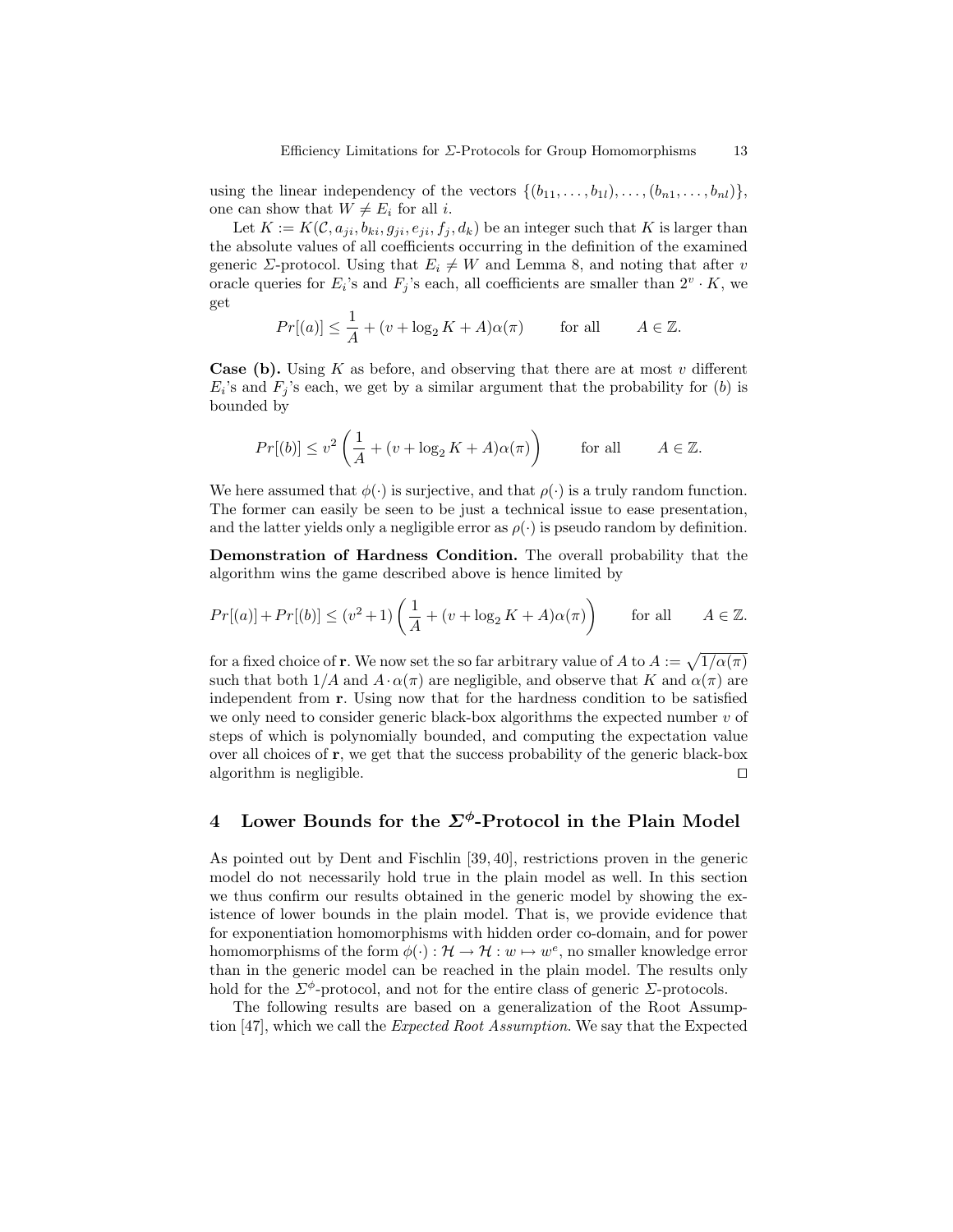Root Assumption holds for a group  $H$  if there exists no expected PPT algorithm that on input a random element  $h \in_R \mathcal{H}$  and  $e \geq 2$  outputs an  $e^{th}$  root of h with non-negligible probability. In contrast to the standard Root Assumption, we here also require that no *expected* PPT algorithm has a noticeable success probability. This requirement naturally arises from the fact that the definition of PoK only restricts the expected running time of the knowledge extractor, cf. §2.3.

#### 4.1 Lower Bounds for Power Homomorphisms

We first consider the  $\Sigma^{\phi}$ -protocol for power homomorphisms of the form  $\phi_P(\cdot)$ :  $\mathcal{H} \to \mathcal{H} : w \mapsto w^e$ . This is a generalization of the protocol proposed Guillou/Quisquater [4]. We generalize the result from Shoup [26] from exponents of the form  $e = 2^t$  to arbitrary values of e.

In the following we use the following notation. For a set S and  $r \in \mathbb{Z}$ , we define  $Div(\mathcal{S}, r)$  to be all multiples of r within  $\mathcal{S}$ , i.e.,  $Div(\mathcal{S}, r) := \{s : s \in \mathcal{S}, r | s\}.$ 

**Theorem 9 (Bounds for Power Homomorphisms).** Let poly( $\cdot$ ) be an arbitrary but fixed polynomial. Then for every power homomorphism  $\phi_P(\cdot) : \mathcal{H} \to$  $\mathcal{H}: w \mapsto w^e$  with  $e \geq 2$ , the knowledge error of the  $\Sigma^{\phi}$ -protocol for  $\phi_P(\cdot)$  is lower bounded by

$$
\max_{2\leq r\leq e,r\mid e}\frac{\#\operatorname{Div}({\mathcal C},r)}{\#\mathcal C}-\frac{1}{\operatorname{poly}(\|x\|)},
$$

if the Expected Root Assumption is satisfied for H and  $gcd(e, ord H) = 1$ .

Note here that, if H is an RSA group, i.e.,  $\mathcal{H} = \mathbb{Z}_n^*$  for a composite modulus n of unknown factorization, the condition  $gcd(e, ord \mathcal{H}) = 1$  is always satisfied.

We stress that, if the challenge set  $\mathcal C$  is an integer interval, the theorem implies a lower bound which is equal to the smallest knowledge error that is currently known to be achievable:

Corollary 10. Let the conditions of Theorem 9 be satisfied, and let the challenge set be an integer interval (i.e.,  $\mathcal{C} = \{a, \ldots, b\}$  for some  $a, b \in \mathbb{Z}$ ). Let d denote the smallest divisor of e. Then knowledge error of the  $\Sigma^{\phi}$ -protocol is bounded from below by

$$
\frac{1}{d} - \frac{1}{\text{poly}(\|x\|)}.
$$

Theorem 9 becomes meaningless if all elements of  $\mathcal C$  are co-prime (e.g., if all elements of  $\mathcal C$  are primes), as it then implies a lower bound of 0. Though, the result is still relevant when seen in connection with Theorem 6. Namely, while the latter states that any hypothetical knowledge extractor has to use encoding specific properties of the homomorphism  $\phi_P(\cdot)$ , the former further restricts the situations where the generic result could potentially be violated in the plain model. In summary, the existence of an extractor underrunning the limitation of  $1/d$  seems unlikely.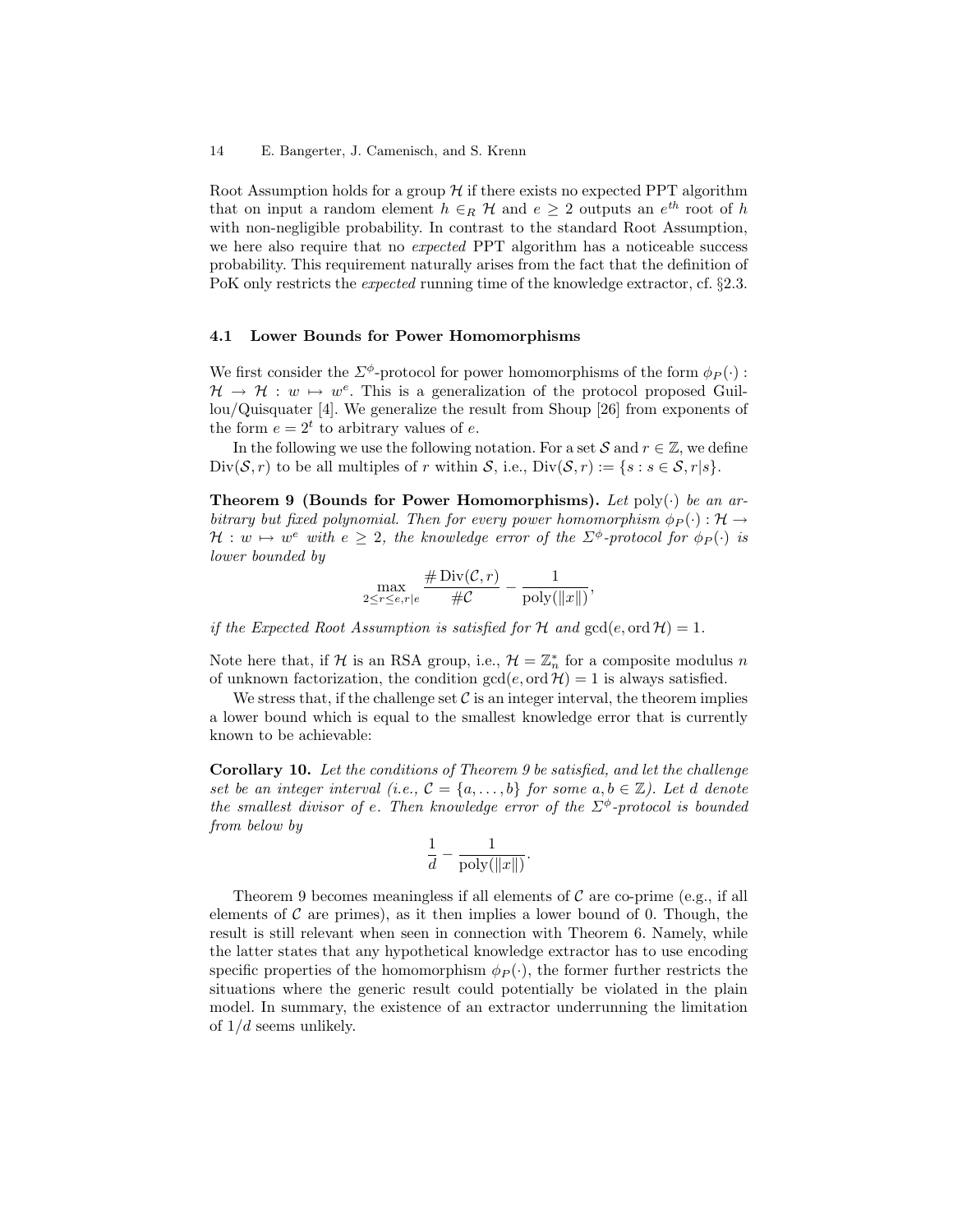#### 4.2 Lower Bounds for Exponentiation Homomorphisms

For exponentiation homomorphisms  $\phi_E(\cdot) : \mathbb{Z} \to \mathcal{H} : w \mapsto h^w$  with hidden order co-domain  $H$ , the  $\Sigma^{\phi}$ -protocol is only known to be a PoK with knowledge error 1/2. In this section we show that (if existing at all) any knowledge error achieving a smaller knowledge error in this case would require fundamentally new insights to the  $\Sigma^{\phi}$ -protocol.

Although being used for numerous different homomorphisms, essentially only one knowledge extractor is known for the  $\Sigma^{\phi}$ -protocol. This standard knowledge extractor works as described next. In a first phase, it is given rewindable black-box access to the prover, and extracts a *pseudo* preimage  $(u, v)$ , i.e., a pair satisfying  $v \neq 0$  and  $x^v = \phi_E(u)$ , cf. §3.1. Then, in a second phase in which the extractor does not have access to the prover any more, it computes a preimage of  $x$  from this pseudo preimage. We call knowledge extractors working this way pseudo preimage based. We show that no such knowledge extractor can underrun a knowledge error of  $1/2$  for the  $\Sigma^{\phi}$ -protocol and exponentiation homomorphisms with hidden order co-domain.

Let us introduce some notation: for a set S of integers, we write  $\text{Diff}(\mathcal{S})$  for the set of all possible absolute values of differences between different elements of S, i.e., Diff(S) := { $|s_1 - s_2| : s_1 \neq s_2 \in S$ }. We further say that an integer d and a set S are co-prime, if  $gcd(d, s) = 1$  for all  $s \in S$ .

Theorem 11 (Bounds for Exponentiation Homomorphisms). Let  $poly(\cdot)$ be an arbitrary but fixed polynomial. Then for every exponentiation homomorphisms  $\phi_E(\cdot) : \mathbb{Z} \to \mathcal{H}' : w \mapsto h^w$ , with  $h \in \mathcal{H}'$ , the knowledge error of the  $\Sigma^{\phi}$ -protocol for  $\phi_E(\cdot)$  is lower bounded by

$$
\frac{1}{2}-\frac{1}{\mathrm{poly}(\|x\|)},
$$

against pseudo preimage based knowledge extractors, if the following conditions are satisfied. The co-domain  $\mathcal{H}'$  is a large subgroup of  $\mathcal{H}$  (i.e.,  $\#\mathcal{H}'/\#\mathcal{H}$  is not negligible), the Expected Root Assumption is satisfied for  $H$ , and ord  $H'$  and  $\text{Diff}(\mathcal{C})$  are co-prime.

We remark that this result can straightforwardly be generalized to homomorphisms of the form  $\phi_M(\cdot) : \mathcal{G}^r \to \mathcal{H} : (w_1, \ldots, w_r) \mapsto h_1^{\bar{w}_1} \ldots h_r^{\bar{w}_r}$ .

In practice the conditions of this theorem are most often satisfied. For instance consider the case where  $\mathcal{H} = \mathbb{Z}_n^*$  for a safe RSA modulus n, i.e.,  $n =$  $(2p+1)\cdot(2q+1)$ , where p, q,  $(2p+1)$ , and  $(2q+1)$  are primes. Then H' is usually given by the set of quadratic residues modulo n, and we have  $\#\mathcal{H}'/\#\mathcal{H} = 1/4$ . Further, ord  $\mathcal{H}' = p \cdot q$ , and hence any challenge set C only containing elements smaller than p, q will satisfy the condition of  $\text{Diff}(\mathcal{C})$  and ord H' being co-prime.

Although this result only considers pseudo preimage based knowledge extractors, it is still relevant for the following reason. Together with the results in the generic group model in §3, Theorem 11 implies that a knowledge extractor for exponentiation homomorphisms with hidden order co-domain must neither be generic nor pseudo preimage based. Thus, if possible at all, substantially new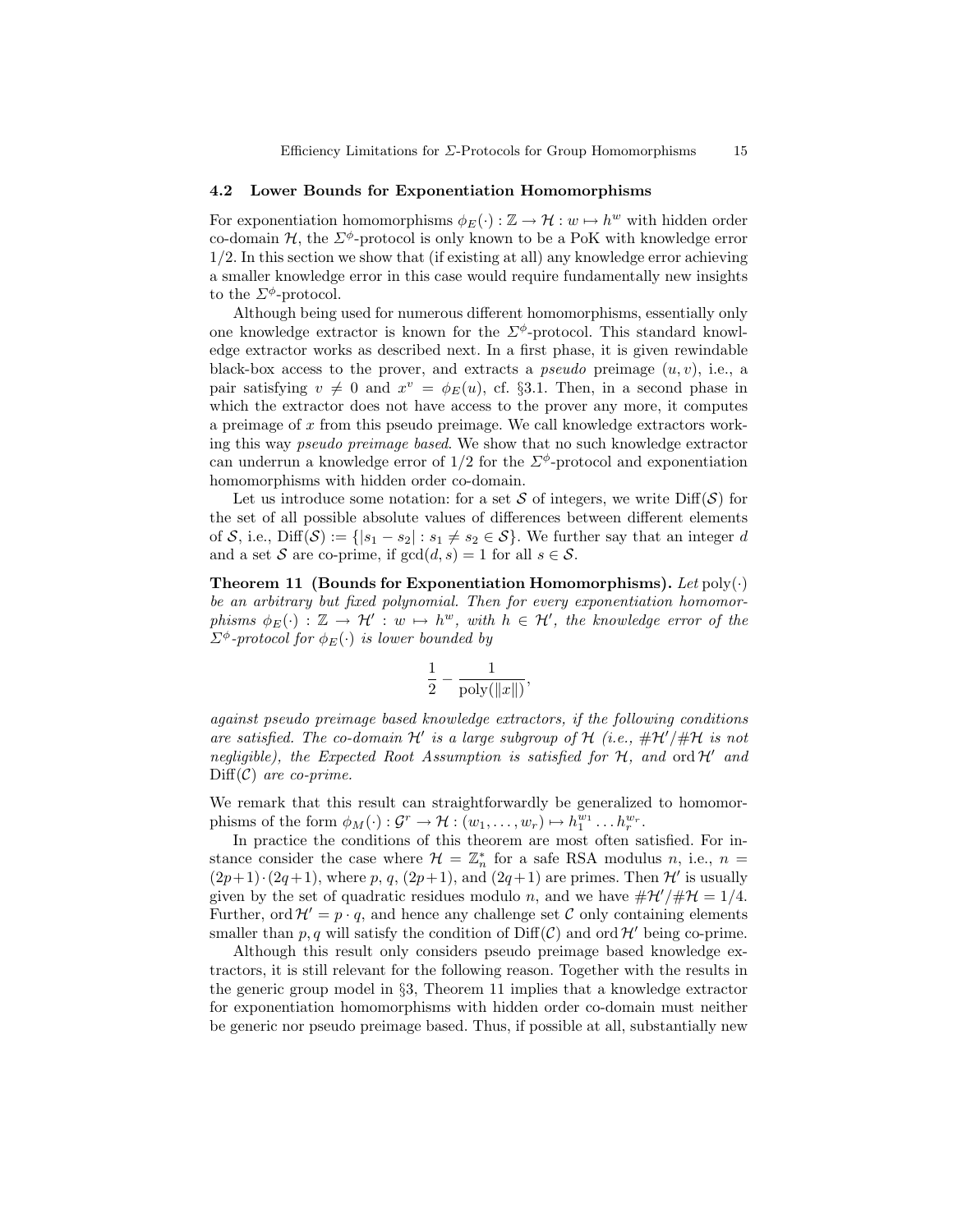insights were required to underrun the restriction of 1/2 in this case. According to current knowledge, we doubt the existence of such an extractor. We thus believe that for reaching a small knowledge error in the case of exponentiation homomorphisms with hidden order co-domain, either running the  $\Sigma^{\phi}$ -protocol repeatedly or employing an FO-based protocol cannot be avoided.

## 5 Conclusion

We have introduced the class of generic  $\Sigma$ -protocols, and have shown that in the generic group model a knowledge error of  $1/2^n$  (where n is the minimum of the number of challenges and responses sent in the protocol) is inherent to any of these protocols for homomorphisms with hidden order co-domain. We further generalized this result to special homomorphisms as well, covering essentially all homomorphisms being used in cryptography. Especially, those underlying various crypto systems fall into this class [45–49]. We then confirmed our results for the  $\Sigma^{\phi}$ -protocol and certain homomorphisms in the plain model as well.

Besides pointing out these limitations, our results also give insights in how these restrictions could be overcome. Namely, any  $\Sigma$ -protocol overcoming these bounds must either be substantially different from the  $\Sigma^{\phi}$ -protocol (i.e., it must not be a generic  $\Sigma$ -protocol), or it must have a non-generic knowledge extractor.

The former seems to be hard to achieve without using auxiliary constructions resulting from a common reference string as done in [5, 20, 21], because the class of generic  $\Sigma$ -protocols does not leave much design options for other  $\Sigma$ -protocols to look like. Yet, the latter also is unlikely, because of our results in the plain model. Thus, although being riddled with various limitations from a theoretical point of view, FO-based protocols [5, 19–23] using common reference strings seem to be inevitable for many real systems.

# References

- 1. Bangerter, E., Camenisch, J., Krenn, S.: Efficiency limitations for  $\Sigma$ -protocols for group homomorphisms. Cryptology ePrint Archive, Report 2009/595 (2009)
- 2. Goldreich, O., Micali, S., Wigderson, A.: Proofs that yield nothing but their validity or all languages in NP have zero-knowledge proof systems. Journal of the ACM 38 (1991) 691–729 Preliminary version in 27th FOCS, 1986.
- 3. Schnorr, C.: Efficient signature generation by smart cards. Journal of Cryptology 4 (1991) 161–174
- 4. Guillou, L., Quisquater, J.J.: A "paradoxical" identity-based signature scheme resulting from zero-knowledge. In: CRYPTO 88. Volume 403 of LNCS., Springer (1990) 216–231
- 5. Bangerter, E.: Efficient Zero-Knowledge Proofs of Knowledge for Homomorphisms. PhD thesis, Ruhr-University Bochum (2005)
- 6. Cramer, R.: Modular Design of Secure yet Practical Cryptographic Protocols. PhD thesis, CWI and University of Amsterdam (1997)
- 7. Maurer, U.: Unifying zero-knowledge proofs of knowledge. In: AFRICACRYPT 2009. Volume 5580 of LNCS., Springer (2009) 272–286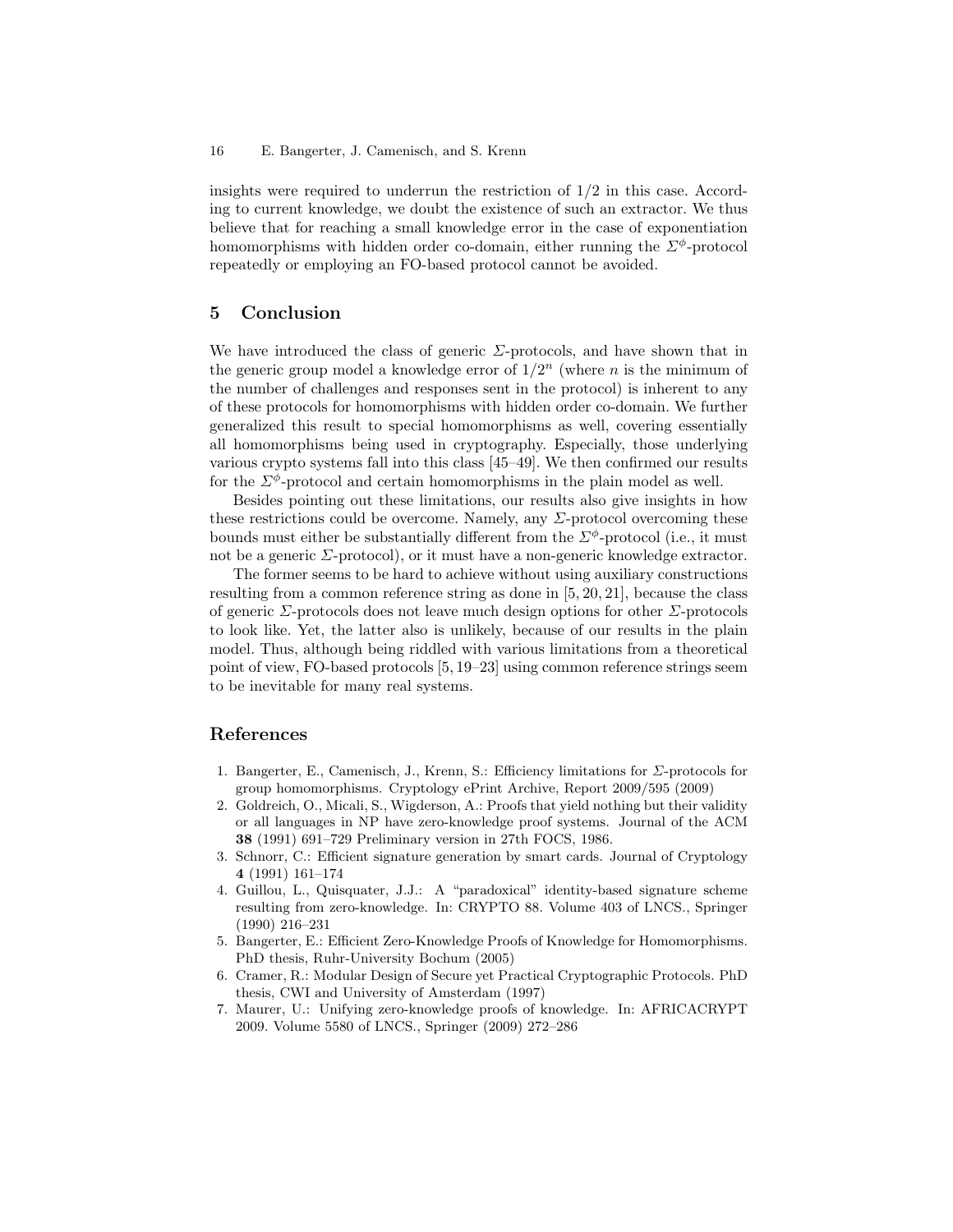- 8. Fiat, A., Shamir, A.: How to prove yourself: practical solutions to identification and signature problems. In: CRYPTO 86. Volume 263 of LNCS., Springer (1987) 186–194
- 9. Boudot, F.: Efficient proofs that a committed number lies in an interval. In: EUROCRYPT 2000. Volume 1807 of LNCS., Springer (2000) 431–444
- 10. Camenisch, J.: Better privacy for trusted computing platforms: (extended abstract). In: ESORICS 2007. Volume 3193 of LNCS., Springer (2004) 73–88
- 11. Camenisch, J., Michels, M.: Proving in zero-knowledge that a number is the product of two safe primes. In: EUROCRYPT 99. Volume 1592 of LNCS., Springer (1999) 107–122
- 12. Camenisch, J., Shoup, V.: Practical verifiable encryption and decryption of discrete logarithms. In: CRYPTO 2003. Volume 2729 of LNCS., Springer (2003) 126–144
- 13. Lipmaa, H.: On diophantine complexity and statistical zeroknowledge arguments. In: ASIACRYPT 2003. Volume 2894 of LNCS., Springer (2003)
- 14. Song, D.X.: Practical forward secure group signature schemes. In: ACM CCS 2001, ACM (2001) 225–234
- 15. Tang, C., Liu, Z., Wang, M.: A verifiable secret sharing scheme with statistical zero-knowledge. Cryptology ePrint Archive, Report 2003/222 (2003)
- 16. Tsang, P.P., Wei, V.K., Chan, T.K., Au, M.H., Liu, J.K., Wong, D.S.: Separable linkable threshold ring signatures. In: INDOCRYPT 2004. Volume 3027 of LNCS., Springer (2004) 384–398
- 17. Brickell, E., Camenisch, J., Chen, L.: Direct anonymous attestation. In: ACM CCS 2004, ACM (2004) 132–145
- 18. Camenisch, J., Herreweghen, E.V.: Design and implementation of the idemix anonymous credential system. In: ACM CCS 2002, ACM (2002) 21–30
- 19. Bangerter, E., Camenisch, J., Maurer, U.: Efficient proofs of knowledge of discrete logarithms and representations in groups with hidden order. In: PKC 2005. Volume 3386 of LNCS., Springer (2005) 154–171
- 20. Bangerter, E., Krenn, S., Sadeghi, A.R., Schneider, T., Tsay, J.K.: Design and implementation of efficient zero-knowledge proofs of knowledge. In: SPEED-CC 2009. (2009)
- 21. Damgård, I., Fujisaki, E.: A statistically-hiding integer commitment scheme based on groups with hidden order. In: ASIACRYPT 2002. Volume 2501 of LNCS., Springer (2002) 77–85
- 22. Fujisaki, E., Okamoto, T.: Statistical zero knowledge protocols to prove modular polynomial relations. In: CRYPTO 97. Volume 1294 of LNCS., Springer (1997) 16–30
- 23. Camenisch, J., Kiayias, A., Yung, M.: On the portability of Generalized Schnorr Proofs. In: EUROCRYPT 2009. Volume 5479 of LNCS., Springer (2009) 425–442
- 24. Canetti, R., Goldreich, O., Halevi, S.: The random oracle methodology, revisited. Journal of the ACM 51 (2004) 557–594 Preliminary version in STOC, 1998.
- 25. Pass, R.: On deniability in the common reference string and random oracle model. In: CRYPTO 2003. Volume 2729 of LNCS., Springer (2003) 316–337
- 26. Shoup, V.: On the security of a practical identification scheme. In: EUROCRYPT 96. Volume 1070 of LNCS., Springer (1996) 344–353
- 27. Damgård, I., Koprowski, M.: Generic lower bounds for root extraction and signature schemes in general groups. In: EUROCRYPT 2002. Volume 2332 of LNCS., Springer (2002) 256–271
- 28. Nechaev, V.I.: Complexity of a determinate algorithm for the discrete logarithm. Mathematical Notes 55 (1994) 165–172 Translated from Matematicheskie Zametki, 55(2):91–101, 1994.